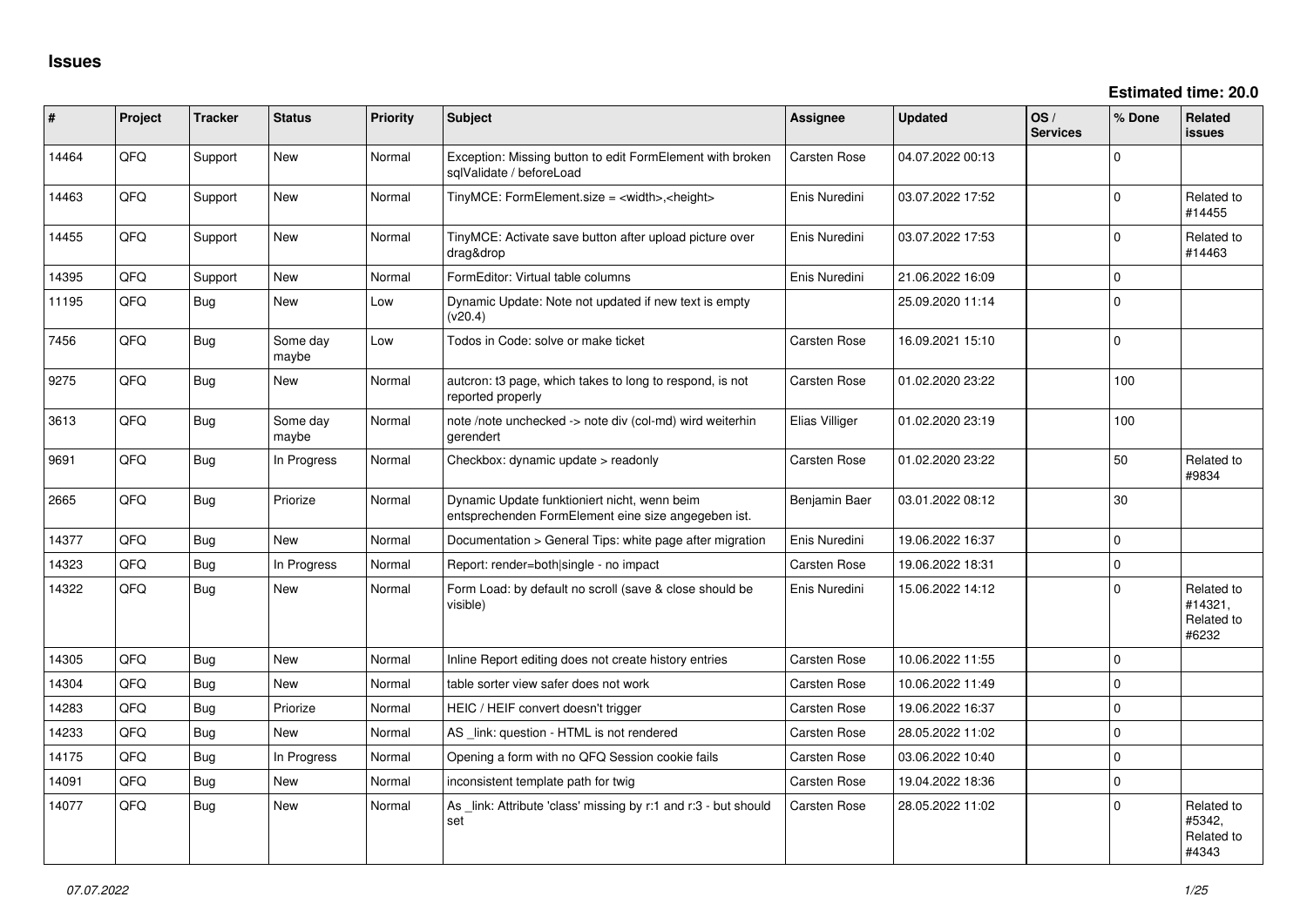| #     | Project | <b>Tracker</b> | <b>Status</b> | <b>Priority</b> | <b>Subject</b>                                                                                                                                      | <b>Assignee</b>     | <b>Updated</b>   | OS/<br><b>Services</b> | % Done      | <b>Related</b><br>issues                      |
|-------|---------|----------------|---------------|-----------------|-----------------------------------------------------------------------------------------------------------------------------------------------------|---------------------|------------------|------------------------|-------------|-----------------------------------------------|
| 13943 | QFQ     | Bug            | Priorize      | Normal          | unable to find formgroup                                                                                                                            | Enis Nuredini       | 28.05.2022 11:03 |                        | $\Omega$    |                                               |
| 13899 | QFQ     | Bug            | ToDo          | Normal          | Selenium: zum laufen bringen                                                                                                                        | Enis Nuredini       | 25.03.2022 10:24 |                        | $\Omega$    |                                               |
| 13767 | QFQ     | <b>Bug</b>     | Feedback      | Normal          | date/time-picker: required shows up/down button orange                                                                                              | Enis Nuredini       | 16.05.2022 23:16 |                        | $\Omega$    |                                               |
| 13706 | QFQ     | Bug            | <b>New</b>    | Normal          | Wrong CheckType in FieldElement LastStatus of Form Cron                                                                                             | <b>Carsten Rose</b> | 21.01.2022 18:20 |                        | $\Omega$    |                                               |
| 13659 | QFQ     | Bug            | New           | Normal          | wrong sanitize class applied to R-store                                                                                                             | Carsten Rose        | 15.01.2022 14:23 |                        | $\Omega$    |                                               |
| 13647 | QFQ     | Bug            | <b>New</b>    | Normal          | Autofocus funktioniert nicht auf Chrome                                                                                                             | Benjamin Baer       | 19.03.2022 17:44 |                        | $\Omega$    |                                               |
| 13592 | QFQ     | Bug            | <b>New</b>    | Normal          | QFQ Build Queue: das vergeben von Tags klappt nicht. Es<br>werden keine Releases gebaut.                                                            | Carsten Rose        | 19.03.2022 17:45 |                        | $\Omega$    |                                               |
| 13528 | QFQ     | <b>Bug</b>     | New           | Normal          | gfg.io > releases: es wird kein neues Release angelegt                                                                                              | Benjamin Baer       | 19.03.2022 17:46 |                        | $\Omega$    |                                               |
| 13460 | QFQ     | Bug            | New           | Normal          | Doc: Password set/reset  password should not processed<br>with 'html encode'                                                                        | Carsten Rose        | 19.03.2022 17:46 |                        | $\Omega$    |                                               |
| 13451 | QFQ     | Bug            | New           | Normal          | Character Counter / Max Character: Problem in Safari                                                                                                | Carsten Rose        | 15.04.2022 17:18 |                        | $\mathbf 0$ |                                               |
| 13332 | QFQ     | Bug            | <b>New</b>    | Normal          | Multi Form: Required Felder werden visuell nicht markiert.                                                                                          | Carsten Rose        | 19.03.2022 17:47 |                        | $\Omega$    |                                               |
| 13331 | QFQ     | Bug            | New           | Normal          | Multi Form: Clear Icon misplaced                                                                                                                    | Carsten Rose        | 19.03.2022 17:47 |                        | $\Omega$    |                                               |
| 12989 | QFQ     | Bug            | <b>New</b>    | Normal          | empty string does not trigger dynamic update                                                                                                        | Enis Nuredini       | 28.05.2022 11:09 |                        | $\Omega$    |                                               |
| 12716 | QFQ     | Bug            | New           | Normal          | template group: Pattern only applied to first instance                                                                                              | Carsten Rose        | 19.03.2022 17:47 |                        | $\Omega$    |                                               |
| 12714 | QFQ     | <b>Bug</b>     | New           | Normal          | Conversion of GIF to PDF broken when GIF contains Alpha.                                                                                            | <b>Carsten Rose</b> | 19.03.2022 17:49 |                        | $\Omega$    |                                               |
| 12581 | QFQ     | <b>Bug</b>     | New           | Normal          | Form.forward=close: Record 'new' in new browser tab ><br>save (& close) >> Form is not reloaded with new created<br>record id and stays in mode=new | Carsten Rose        | 19.03.2022 17:48 |                        | $\Omega$    |                                               |
| 12546 | QFQ     | Bug            | Feedback      | Normal          | Branch 'Development' - Unit Tests mit dirty workaround<br>angepasst                                                                                 | Carsten Rose        | 19.03.2022 17:48 |                        | $\Omega$    |                                               |
| 12520 | QFQ     | Bug            | New           | Normal          | Switch FE User: still active even FE User session expired                                                                                           | <b>Carsten Rose</b> | 19.03.2022 17:48 |                        | $\Omega$    |                                               |
| 12512 | QFQ     | <b>Bug</b>     | New           | Normal          | Some MySQL Installation can't use 'stored procedures'                                                                                               | Carsten Rose        | 19.03.2022 17:48 |                        | $\Omega$    |                                               |
| 12327 | QFQ     | Bug            | New           | Normal          | Copy to clipboard: Glyphicon can not be changed                                                                                                     | Carsten Rose        | 27.12.2021 17:59 |                        | $\Omega$    |                                               |
| 12325 | QFQ     | Bug            | Priorize      | Normal          | MultiDB form.dblndex not working for report syntax                                                                                                  | Carsten Rose        | 07.09.2021 13:37 |                        | $\Omega$    | Related to<br>#12145,<br>Related to<br>#12314 |
| 12187 | QFQ     | Bug            | <b>New</b>    | Normal          | Trigger FormAsFile() via Report: probably problem with multi   Carsten Rose<br>DB setup                                                             |                     | 20.03.2021 21:20 |                        | $\Omega$    |                                               |
| 12133 | QFQ     | Bug            | <b>New</b>    | Normal          | NPM, phpSpreadSheet aktualisieren                                                                                                                   | Carsten Rose        | 15.03.2021 09:04 |                        | $\Omega$    |                                               |
| 12045 | QFQ     | Bug            | New           | Normal          | templateGroup afterSave FE: Aufruf ohne<br>salHonorFormElements funktioniert nicht                                                                  | Carsten Rose        | 18.02.2021 16:33 |                        | $\Omega$    |                                               |
| 12040 | QFQ     | Bug            | New           | Normal          | FE Mode 'hidden' für zwei FEs auf einer Zeile                                                                                                       | Carsten Rose        | 18.02.2021 10:13 |                        | $\Omega$    |                                               |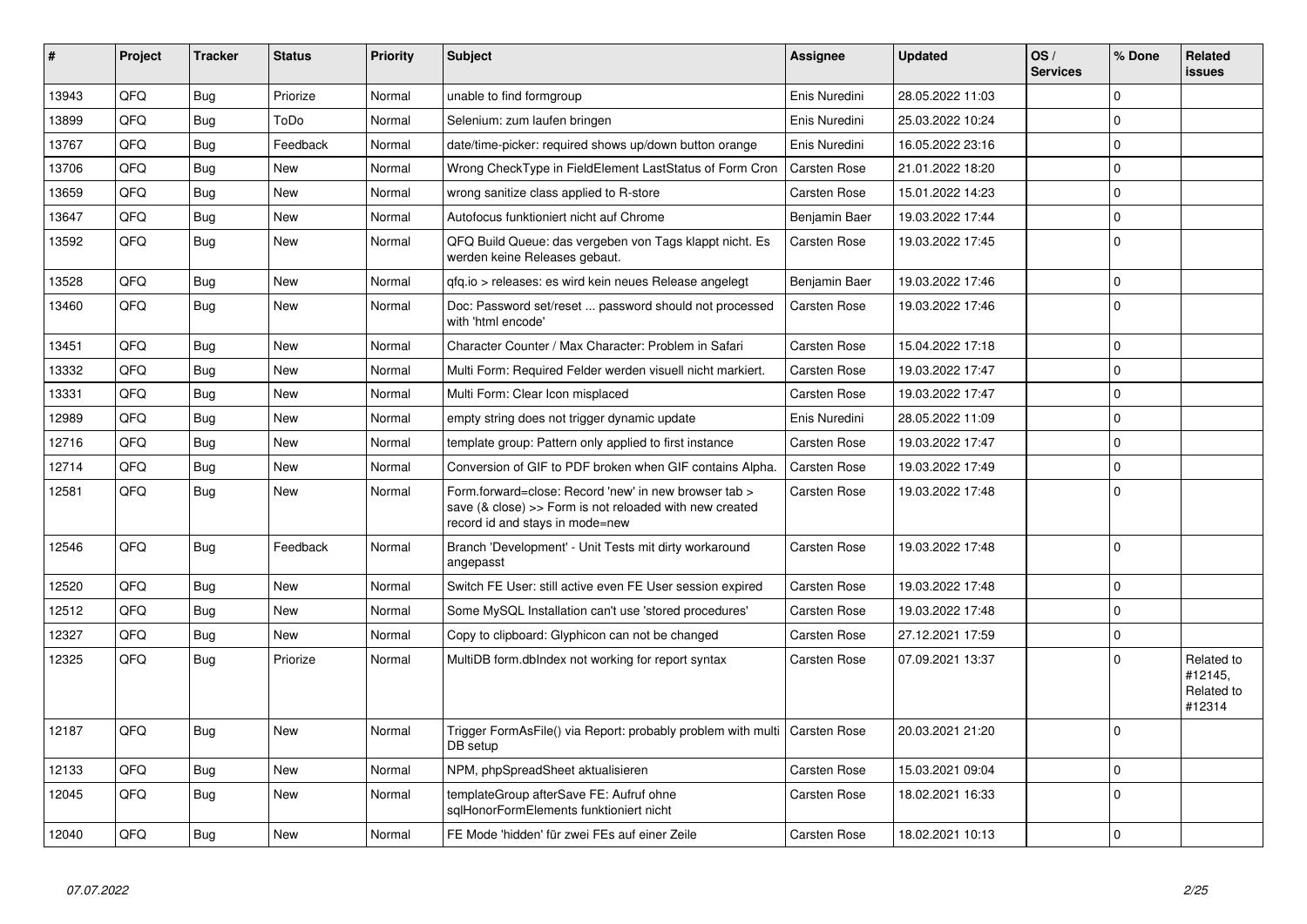| #     | Project        | <b>Tracker</b> | <b>Status</b> | <b>Priority</b> | <b>Subject</b>                                                                      | Assignee        | <b>Updated</b>   | OS/<br><b>Services</b> | % Done         | Related<br><b>issues</b>                                                                                                       |
|-------|----------------|----------------|---------------|-----------------|-------------------------------------------------------------------------------------|-----------------|------------------|------------------------|----------------|--------------------------------------------------------------------------------------------------------------------------------|
| 11752 | QFQ            | <b>Bug</b>     | New           | Normal          | checkbox renders multiple input elements with same name                             | Carsten Rose    | 17.12.2020 14:58 |                        | $\mathbf 0$    | Related to<br>#11750                                                                                                           |
| 11715 | QFQ            | <b>Bug</b>     | New           | Normal          | acceptZeroAsRequired and requiredOffButMark do not<br>coincide                      |                 | 08.12.2020 12:13 |                        | 0              |                                                                                                                                |
| 11695 | QFQ            | <b>Bug</b>     | New           | Normal          | MultiForm required FE Error                                                         | Carsten Rose    | 04.12.2020 13:34 |                        | 0              |                                                                                                                                |
| 11668 | QFQ            | <b>Bug</b>     | New           | Normal          | Play function.sql - problem with mysql                                              | Carsten Rose    | 03.05.2021 20:48 |                        | 0              |                                                                                                                                |
| 11667 | QFQ            | <b>Bug</b>     | New           | Normal          | MySQL mariadb-server-10.3: Incorrect datetime value                                 | Carsten Rose    | 03.05.2021 20:48 |                        | 0              |                                                                                                                                |
| 11522 | QFG            | <b>Bug</b>     | New           | Normal          | Aus/Einblenden von Reitern                                                          |                 | 13.11.2020 14:58 |                        | 0              |                                                                                                                                |
| 11517 | QFQ            | <b>Bug</b>     | In Progress   | Normal          | extraButtonInfo Broken for multiple FormElements                                    | Carsten Rose    | 12.05.2022 13:12 |                        | 0              | Related to<br>#7890,<br>Related to<br>#3811, Has<br>duplicate<br>#10905, Has<br>duplicate<br>#10553, Has<br>duplicate<br>#6779 |
| 11347 | QFQ            | <b>Bug</b>     | Feedback      | Normal          | If Bedingungen funktionieren nicht korrekt                                          | Christoph Fuchs | 21.03.2021 20:37 |                        | 0              |                                                                                                                                |
| 11239 | QFQ            | <b>Bug</b>     | New           | Normal          | Radiobutton (plain): horizontales Rendern abhängig vom<br>Datentyp in der Datenbank | Carsten Rose    | 30.09.2020 18:37 |                        | 0              |                                                                                                                                |
| 10937 | QFQ            | <b>Bug</b>     | New           | Normal          | Fehler mit abhängigen Select- Feldern beim Positionieren                            | Carsten Rose    | 12.11.2020 23:45 |                        | 0              |                                                                                                                                |
| 10890 | QFQ            | <b>Bug</b>     | New           | Normal          | AutoCron hangs                                                                      |                 | 20.07.2020 13:56 |                        | 0              |                                                                                                                                |
| 10759 | QFQ            | Bug            | New           | Normal          | emptyMeansNull - Feld falsch aktualisiert                                           |                 | 12.11.2020 23:45 |                        | 0              |                                                                                                                                |
| 10704 | QFQ            | <b>Bug</b>     | New           | Normal          | wkhtml problem rendering fullCalendar.js / fabric.js >><br>successor: puppeteer     | Carsten Rose    | 12.11.2020 23:45 |                        | 0              | Related to<br>#5024,<br>Related to<br>#4650,<br>Related to<br>#10715                                                           |
| 10661 | QFQ            | Bug            | In Progress   | Normal          | Typo3 Warnungen                                                                     | Carsten Rose    | 07.09.2021 13:23 |                        | 0              | Related to<br>#12440                                                                                                           |
| 10658 | QFQ            | <b>Bug</b>     | New           | Normal          | processReadOnly broken                                                              | Carsten Rose    | 27.05.2020 17:55 |                        | 0              |                                                                                                                                |
| 10588 | $\mathsf{QFQ}$ | <b>Bug</b>     | New           | Normal          | typeahed Tag: Doku anpassen                                                         | Carsten Rose    | 12.11.2020 23:45 |                        | 0              |                                                                                                                                |
| 10324 | QFQ            | <b>Bug</b>     | New           | Normal          | Excel Export mit Template funktioniert nur, wenn Template<br>vor uid kommt          |                 | 30.03.2020 11:20 |                        | $\overline{0}$ | Related to<br>#10257                                                                                                           |
| 10322 | QFQ            | Bug            | New           | Normal          | FormElement / Radio: missing column 'enum' >> FE not<br>reported                    | Carsten Rose    | 07.05.2020 09:37 |                        | $\overline{0}$ |                                                                                                                                |
| 10082 | QFQ            | <b>Bug</b>     | New           | Normal          | FE.type=SELECT - 'sanatize' Class                                                   | Carsten Rose    | 07.05.2020 09:36 |                        | $\overline{0}$ | Related to<br>#10081                                                                                                           |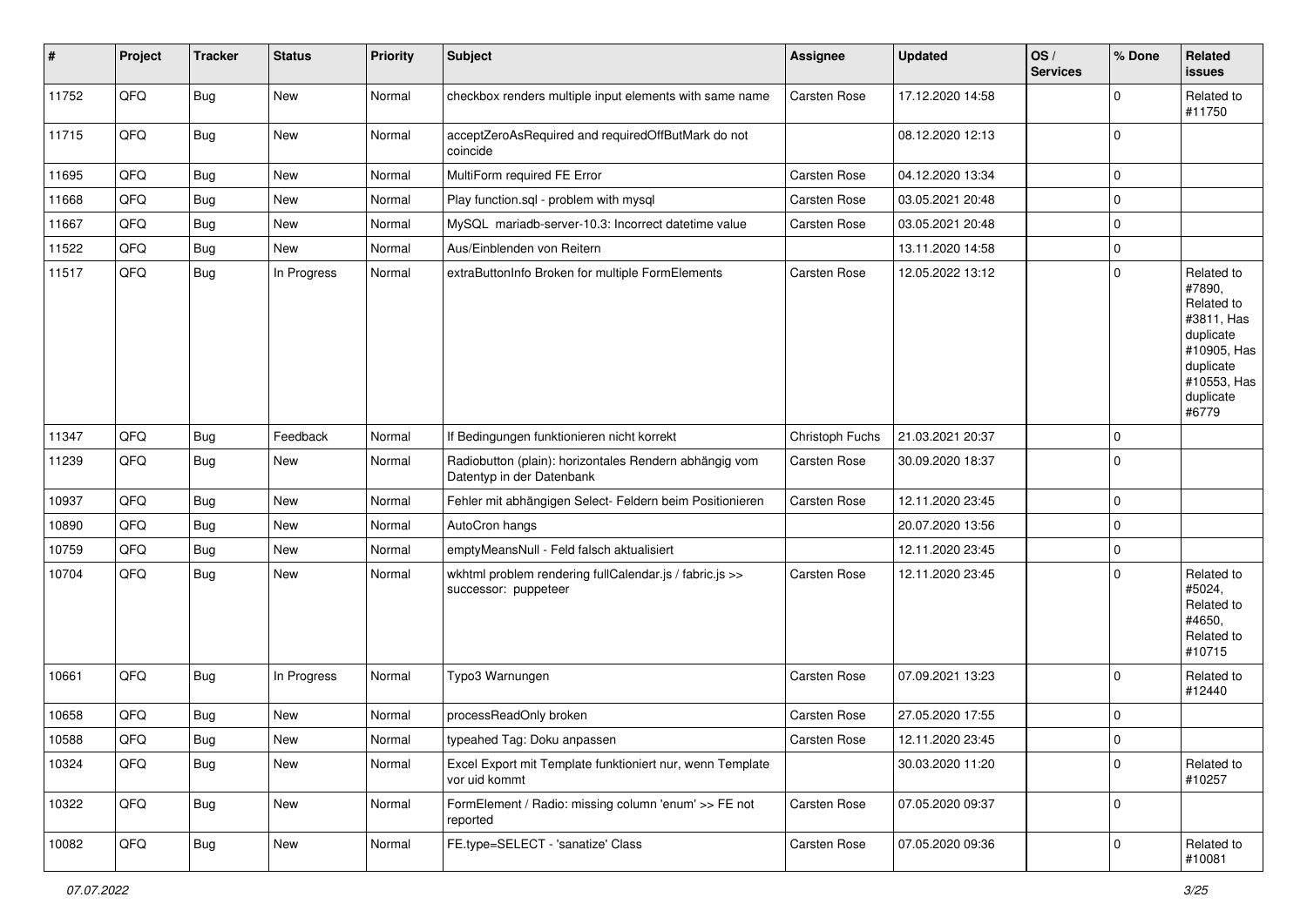| #    | Project | <b>Tracker</b> | <b>Status</b>     | <b>Priority</b> | <b>Subject</b>                                                                                           | Assignee          | <b>Updated</b>   | OS/<br><b>Services</b> | % Done      | Related<br><b>issues</b>                                                |
|------|---------|----------------|-------------------|-----------------|----------------------------------------------------------------------------------------------------------|-------------------|------------------|------------------------|-------------|-------------------------------------------------------------------------|
| 9975 | QFQ     | <b>Bug</b>     | Priorize          | Normal          | Dropdown Menu: 'r:3' broken                                                                              | Carsten Rose      | 01.02.2020 10:13 |                        | $\mathbf 0$ |                                                                         |
| 9958 | QFQ     | <b>Bug</b>     | Priorize          | Normal          | Broken subrecord query: no error message                                                                 | Carsten Rose      | 05.02.2021 15:15 |                        | 0           |                                                                         |
| 9947 | QFQ     | <b>Bug</b>     | Priorize          | Normal          | Unwanted error message if missing 'typeAheadSqlPrefetch'                                                 | Carsten Rose      | 01.02.2020 10:13 |                        | 0           |                                                                         |
| 9898 | QFQ     | <b>Bug</b>     | Feedback          | Normal          | Formular trotz Timeout gespeichert                                                                       | Benjamin Baer     | 01.02.2020 15:56 |                        | 0           |                                                                         |
| 9862 | QFQ     | <b>Bug</b>     | Priorize          | Normal          | Failed writing to sql mail qfq.log should throw an exception                                             | Carsten Rose      | 01.02.2020 10:13 |                        | $\mathbf 0$ |                                                                         |
| 9855 | QFQ     | <b>Bug</b>     | New               | Normal          | <b>Required Check</b>                                                                                    |                   | 01.02.2020 15:56 |                        | 0           |                                                                         |
| 9834 | QFQ     | <b>Bug</b>     | Priorize          | Normal          | Input elements with tag 'disabled' are missing on<br>form-submit: server option 'processReadOnly' broken | Carsten Rose      | 07.12.2021 16:43 |                        | 0           | Related to<br>#9691,<br>Related to<br>#5305, Has<br>duplicate<br>#12331 |
| 9783 | QFQ     | Bug            | New               | Normal          | Email with special characters                                                                            | Carsten Rose      | 01.02.2020 23:22 |                        | 0           |                                                                         |
| 9773 | QFQ     | Bug            | New               | Normal          | form.parameter.formModeGlobal=requiredOff                                                                | Carsten Rose      | 01.02.2020 15:56 |                        | 0           |                                                                         |
| 9669 | QFQ     | <b>Bug</b>     | Some day<br>maybe | Normal          | Checkbox / Template Group: radio/checkbox visible broken<br>after 'add'                                  | Carsten Rose      | 16.06.2021 13:47 |                        | 0           | Related to<br>#8091                                                     |
| 9535 | QFQ     | Bug            | Feedback          | Normal          | Report:  AS '_vertical' - column to wide - vertical >> rot45,<br>rot90                                   | Benjamin Baer     | 01.02.2020 15:56 |                        | 0           |                                                                         |
| 9533 | QFQ     | <b>Bug</b>     | New               | Normal          | FE.type=upload: Check in 'beforeSave' if upload is given                                                 | Carsten Rose      | 01.02.2020 23:22 |                        | $\mathbf 0$ | Related to<br>#11523                                                    |
| 9317 | QFQ     | Bug            | New               | Normal          | FE.type=note: with dynamic show/hidden an empty label<br>causes trouble                                  | Carsten Rose      | 01.02.2020 23:22 |                        | 0           |                                                                         |
| 9281 | QFQ     | <b>Bug</b>     | Some day<br>maybe | Normal          | Allow STRICT_TRANS_TABLES                                                                                | Carsten Rose      | 02.01.2021 18:43 |                        | 0           |                                                                         |
| 9177 | QFQ     | Bug            | New               | Normal          | Bug? QFQ tries to save an action FE, which has real<br>existing column name                              | Carsten Rose      | 01.02.2020 23:22 |                        | 0           |                                                                         |
| 9127 | QFQ     | Bug            | New               | Normal          | Error Message: change 'roll over' color - text not readable                                              | Carsten Rose      | 01.02.2020 23:22 |                        | $\mathbf 0$ |                                                                         |
| 9126 | QFQ     | <b>Bug</b>     | Some day<br>maybe | Normal          | hidden Form elements are present in page source                                                          |                   | 02.01.2021 18:41 |                        | 0           |                                                                         |
| 9077 | QFQ     | <b>Bug</b>     | New               | Normal          | typeAheadSql: report broken SQL                                                                          | Carsten Rose      | 29.06.2022 22:35 |                        | $\mathbf 0$ | Related to<br>#4018                                                     |
| 9024 | QFQ     | Bug            | Some day<br>maybe | Normal          | QFQ Einarbeitung                                                                                         |                   | 01.02.2020 15:56 |                        | 0           |                                                                         |
| 9020 | QFQ     | <b>Bug</b>     | Some day<br>maybe | Normal          | radio mit buttonClass und dynamicUpdate lassen sich nicht<br>kombinieren                                 |                   | 11.12.2019 16:01 |                        | 0           |                                                                         |
| 9013 | QFQ     | <b>Bug</b>     | New               | Normal          | Error in Twig template not handled                                                                       | Carsten Rose      | 20.10.2021 13:43 |                        | 0           |                                                                         |
| 8316 | QFQ     | <b>Bug</b>     | Feedback          | Normal          | Documentation/Behaviour for Nested Queries and<br>Record-Store confusing                                 | Nicola Chiapolini | 20.11.2019 09:14 |                        | 0           |                                                                         |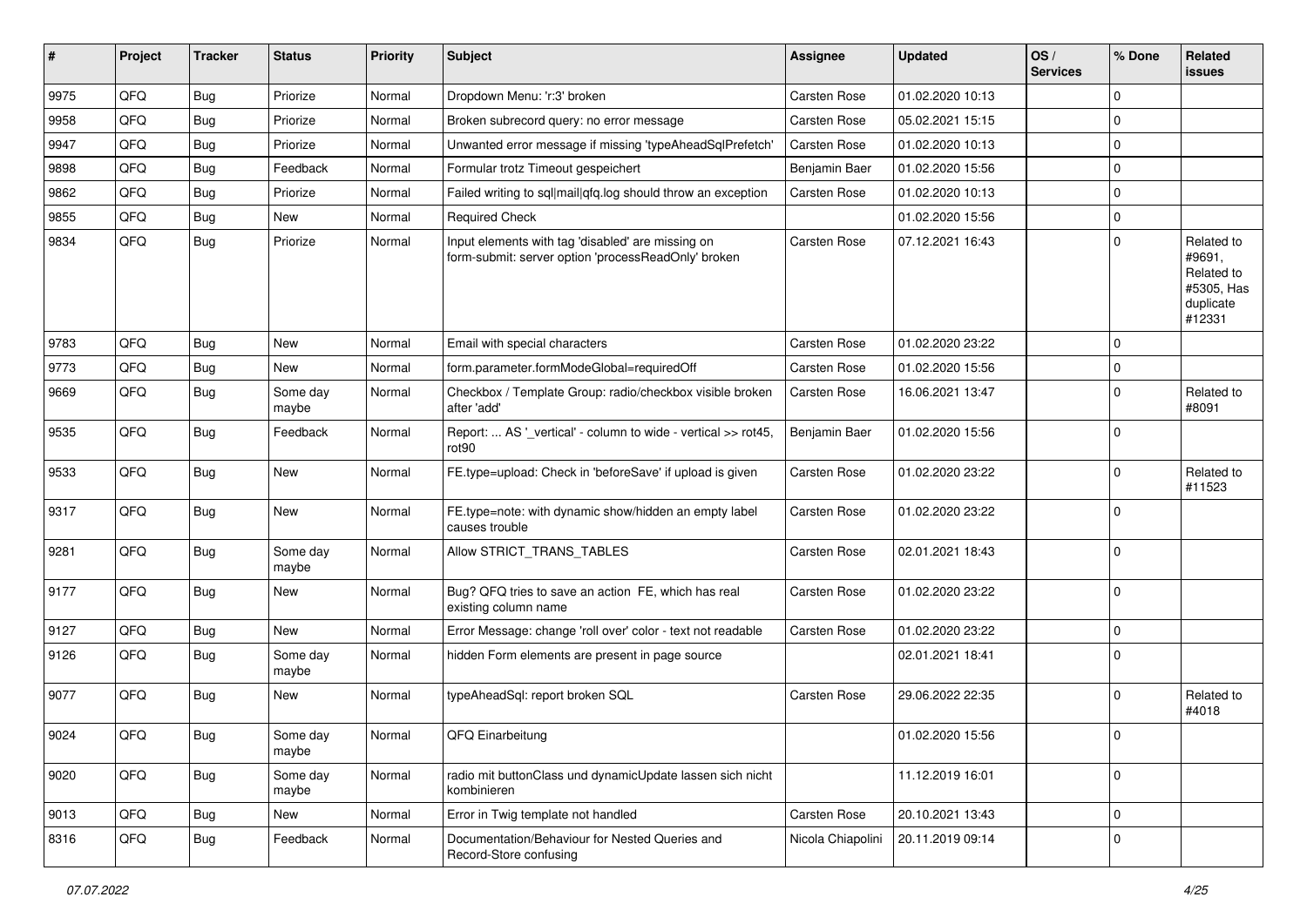| #    | Project | <b>Tracker</b> | <b>Status</b>     | <b>Priority</b> | <b>Subject</b>                                                                                                   | <b>Assignee</b>     | <b>Updated</b>   | OS/<br><b>Services</b> | % Done   | <b>Related</b><br>issues |
|------|---------|----------------|-------------------|-----------------|------------------------------------------------------------------------------------------------------------------|---------------------|------------------|------------------------|----------|--------------------------|
| 8106 | QFQ     | <b>Bug</b>     | Some day<br>maybe | Normal          | Dynamic Update: Feld kann nicht auf empty zurückgesetzt<br>werden                                                | <b>Carsten Rose</b> | 11.12.2019 16:01 |                        | $\Omega$ |                          |
| 8049 | QFQ     | <b>Bug</b>     | <b>New</b>        | Normal          | FE.type=note, column 'value': text moves some pixel to top<br>after save                                         | Carsten Rose        | 01.02.2020 23:22 |                        | $\Omega$ |                          |
| 8037 | QFQ     | <b>Bug</b>     | Priorize          | Normal          | FE.type=upload (advanced mode): {{slaveId:V}} missing<br>during dynamic update                                   | Carsten Rose        | 01.02.2020 10:13 |                        | $\Omega$ |                          |
| 7890 | QFQ     | <b>Bug</b>     | <b>New</b>        | Normal          | FormElement 'required': extraButtonInfo not aligned                                                              | Carsten Rose        | 11.06.2021 21:17 |                        | $\Omega$ | Related to<br>#11517     |
| 7795 | QFQ     | <b>Bug</b>     | <b>New</b>        | Normal          | Readonly Form: Typeahead-Felder                                                                                  | Carsten Rose        | 01.02.2020 23:22 |                        | $\Omega$ | Related to<br>#10640     |
| 7685 | QFQ     | <b>Bug</b>     | <b>New</b>        | Normal          | Open FormElement from QFQ error message and save<br>modified record: error about missing {{formId:F}}            | Carsten Rose        | 01.02.2020 23:22 |                        | $\Omega$ |                          |
| 7656 | QFQ     | <b>Bug</b>     | Priorize          | Normal          | FE with required, 'pattern' and 'extraButtonLock': always<br>complain about missing value                        | Carsten Rose        | 01.02.2020 10:13 |                        | $\Omega$ |                          |
| 7616 | QFQ     | <b>Bug</b>     | Priorize          | Normal          | Selectlist with Enum & Dynamic Update                                                                            | Carsten Rose        | 01.02.2020 10:13 |                        | $\Omega$ |                          |
| 7574 | QFQ     | <b>Bug</b>     | New               | Normal          | Substitute error: form element not reported / dont parse<br>Form.note                                            | Carsten Rose        | 01.02.2020 23:21 |                        | $\Omega$ |                          |
| 7547 | QFQ     | Bug            | <b>New</b>        | Normal          | Error Message in afterSave: wrong parameter column<br>reported                                                   | Carsten Rose        | 01.02.2020 23:22 |                        | $\Omega$ |                          |
| 7524 | QFQ     | <b>Bug</b>     | <b>New</b>        | Normal          | QFQ throws a 'General Error' if 'fileadmin/protected/log/' is<br>not writeable                                   | Carsten Rose        | 01.02.2020 23:22 |                        | $\Omega$ |                          |
| 7513 | QFQ     | <b>Bug</b>     | <b>New</b>        | Normal          | Radios not correct aligned                                                                                       | Carsten Rose        | 01.02.2020 23:22 |                        | $\Omega$ |                          |
| 7512 | QFQ     | <b>Bug</b>     | New               | Normal          | FE: inputType=number >> 'pattern' is not respected                                                               | <b>Carsten Rose</b> | 01.02.2020 23:22 |                        | $\Omega$ |                          |
| 7402 | QFQ     | <b>Bug</b>     | Some day<br>maybe | Normal          | thumbnail cache: outdated picture when permission denied<br>and permission resolved.                             |                     | 01.02.2020 23:20 |                        | $\Omega$ |                          |
| 7281 | QFQ     | <b>Bug</b>     | Some day<br>maybe | Normal          | Subrecords: on large screen separator line too short                                                             |                     | 01.02.2020 23:19 |                        | $\Omega$ |                          |
| 7261 | QFQ     | <b>Bug</b>     | <b>New</b>        | Normal          | Report pathFilename for user without path, only the filename                                                     | <b>Carsten Rose</b> | 01.02.2020 23:21 |                        | 0        |                          |
| 7219 | QFQ     | <b>Bug</b>     | <b>New</b>        | Normal          | typeSheadSql / typeAheadSqlPrefetch: change to curly<br>braces                                                   | Carsten Rose        | 01.02.2020 23:21 |                        | $\Omega$ |                          |
| 7101 | QFQ     | <b>Bug</b>     | Some day<br>maybe | Normal          | 'form' in SIP and 'report' - breaks                                                                              |                     | 01.02.2020 23:20 |                        | $\Omega$ |                          |
| 7014 | QFQ     | <b>Bug</b>     | <b>New</b>        | Normal          | Sending invalid emails succeeds when<br>debug.redirectAllMailTo is set                                           | Carsten Rose        | 01.02.2020 23:21 |                        | $\Omega$ |                          |
| 7002 | QFQ     | <b>Bug</b>     | <b>New</b>        | Normal          | Dynamic Update: row does not disappear / appear                                                                  | <b>Carsten Rose</b> | 01.02.2020 23:22 |                        | $\Omega$ |                          |
| 6912 | QFQ     | <b>Bug</b>     | New               | Normal          | error Message Var 'deadline' already set in SIP - in Form<br>with FE.value={{deadline:R:::{{deadlinePeriod:Y}}}} | Carsten Rose        | 01.02.2020 23:21 |                        | $\Omega$ |                          |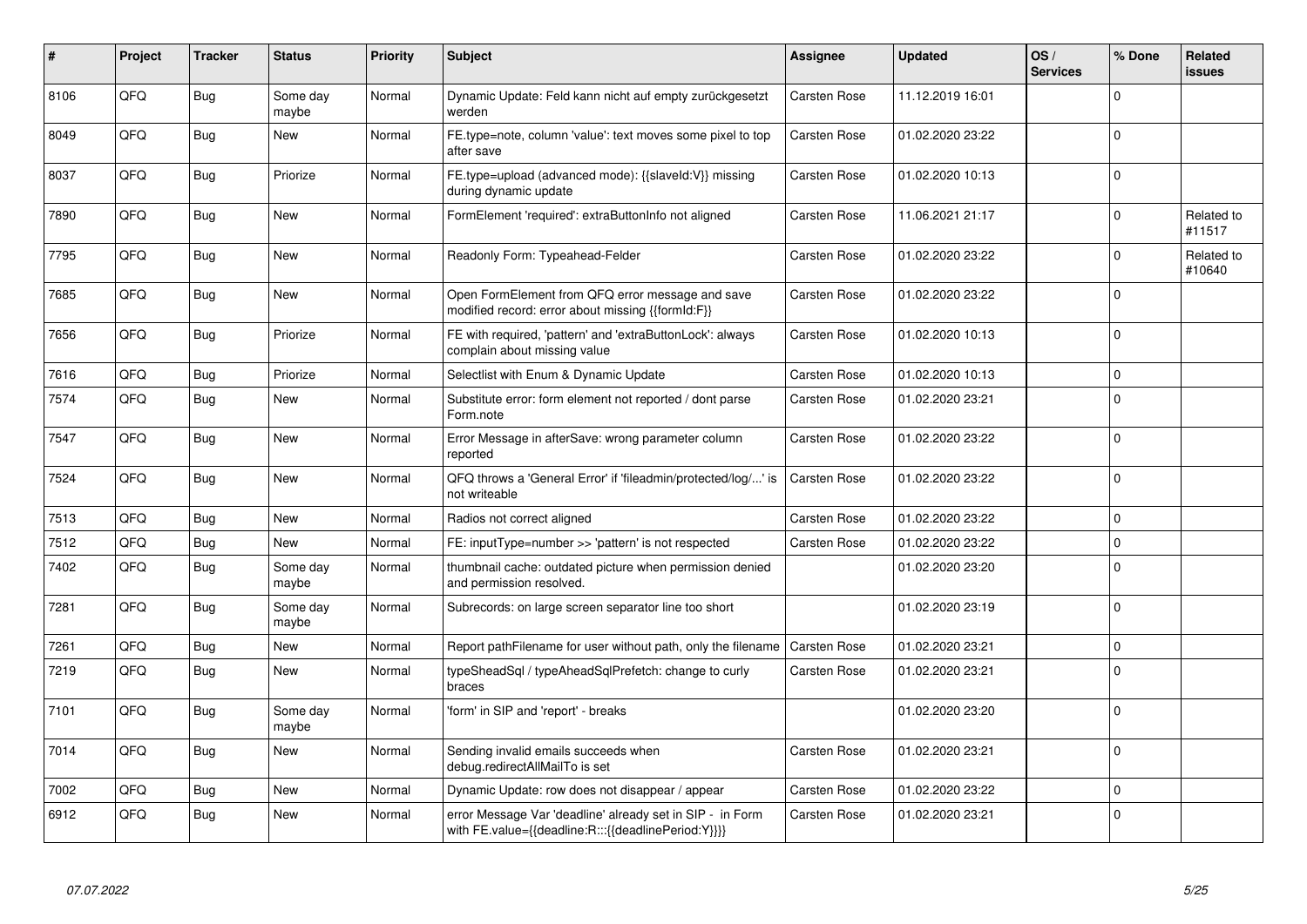| #    | Project | <b>Tracker</b> | <b>Status</b>     | <b>Priority</b> | <b>Subject</b>                                                                                                       | <b>Assignee</b> | <b>Updated</b>   | OS/<br><b>Services</b> | % Done      | Related<br>issues                              |
|------|---------|----------------|-------------------|-----------------|----------------------------------------------------------------------------------------------------------------------|-----------------|------------------|------------------------|-------------|------------------------------------------------|
| 6677 | QFQ     | <b>Bug</b>     | New               | Normal          | Error message FE Action Element: no/wrong FE reference<br>who cause the problem.                                     | Carsten Rose    | 01.02.2020 23:21 |                        | $\Omega$    |                                                |
| 6574 | QFQ     | <b>Bug</b>     | Priorize          | Normal          | qfq.log: Fehlermeldung wurde angezeigt, aber nicht geloggt                                                           | Carsten Rose    | 01.02.2020 10:13 |                        | $\Omega$    |                                                |
| 6566 | QFQ     | <b>Bug</b>     | Priorize          | Normal          | Link Function 'delete': provided parameter missing on page<br>reload                                                 | Benjamin Baer   | 03.01.2022 08:08 |                        | $\mathbf 0$ |                                                |
| 6483 | QFQ     | Bug            | New               | Normal          | R Store funktioniert nicht bei 'Report Notation' im FE                                                               | Carsten Rose    | 01.02.2020 23:21 |                        | $\mathbf 0$ |                                                |
| 6462 | QFQ     | <b>Bug</b>     | New               | Normal          | File Upload: Nutzlose Fehlermeldung wenn Datei zu gross                                                              | Carsten Rose    | 01.02.2020 23:21 |                        | $\Omega$    | Related to<br>#6139                            |
| 6140 | QFQ     | <b>Bug</b>     | Priorize          | Normal          | QFQ DnD Sort: Locked fields                                                                                          | Benjamin Baer   | 21.03.2022 09:56 |                        | $\mathbf 0$ |                                                |
| 5991 | QFQ     | <b>Bug</b>     | Some day<br>maybe | Normal          | URLs with ' ' or long parameter are problematic                                                                      | Carsten Rose    | 01.02.2020 23:19 |                        | $\mathbf 0$ |                                                |
| 5877 | QFQ     | <b>Bug</b>     | Some day<br>maybe | Normal          | FE.type=note:bsColumn strange behaviour                                                                              |                 | 01.02.2020 23:19 |                        | $\mathbf 0$ |                                                |
| 5768 | QFQ     | <b>Bug</b>     | Some day<br>maybe | Normal          | '{{pageLanguage:T}}' missing if QFQ is called via api                                                                | Carsten Rose    | 01.02.2020 23:19 |                        | $\Omega$    |                                                |
| 5706 | QFQ     | <b>Bug</b>     | Some day<br>maybe | Normal          | upload: fileDestination needs to be sanatized                                                                        | Carsten Rose    | 01.02.2020 23:19 |                        | $\Omega$    |                                                |
| 5576 | QFQ     | Bug            | New               | Normal          | Using MySQL 'DROP' requires privilege - wich is not really<br>necessary.                                             | Carsten Rose    | 01.02.2020 23:21 |                        | $\mathbf 0$ |                                                |
| 5559 | QFQ     | <b>Bug</b>     | New               | Normal          | FE.type = Upload: 'accept' might contain variables                                                                   | Carsten Rose    | 11.05.2020 21:23 |                        | $\mathbf 0$ |                                                |
| 5557 | QFQ     | <b>Bug</b>     | Some day<br>maybe | Normal          | Form load: STORE_RECORD filled, but should be empty                                                                  | Carsten Rose    | 01.02.2020 23:19 |                        | $\Omega$    |                                                |
| 5305 | QFQ     | <b>Bug</b>     | New               | Normal          | Upload FormElement: nicht disabled by readonly Form                                                                  | Carsten Rose    | 16.06.2021 13:43 |                        | $\Omega$    | Related to<br>#9347,<br>Related to<br>#9834    |
| 5021 | QFQ     | <b>Bug</b>     | Some day<br>maybe | Normal          | FE.typ=extra - during save displays error 'datum2' already<br>filled in STORE_SIP - the value is stored nevertheless | Carsten Rose    | 01.02.2020 23:19 |                        | $\Omega$    | Related to<br>#3875                            |
| 4771 | QFQ     | <b>Bug</b>     | Some day<br>maybe | Normal          | qfq: select-down-values empty after save (edit-form for<br>program administrators)                                   | Carsten Rose    | 01.02.2020 23:20 |                        | $\Omega$    | Related to<br>#4549, Has<br>duplicate<br>#4282 |
| 4756 | QFQ     | <b>Bug</b>     | New               | Normal          | Form dirty even nothing changes                                                                                      | Carsten Rose    | 11.12.2019 16:16 |                        | 0           |                                                |
| 4659 | QFQ     | <b>Bug</b>     | Some day<br>maybe | Normal          | infoButtonExtra                                                                                                      | Carsten Rose    | 01.02.2020 23:20 |                        | $\mathbf 0$ |                                                |
| 4651 | QFQ     | <b>Bug</b>     | Some day<br>maybe | Normal          | "Loading document" Modal wird angezeigt bei uzhcd type=2<br>Ansicht                                                  | Carsten Rose    | 01.02.2020 23:20 |                        | $\mathbf 0$ |                                                |
| 4583 | QFQ     | Bug            | Some day<br>maybe | Normal          | Dynamic Update bei TypeAhead Feldern                                                                                 | Carsten Rose    | 01.02.2020 23:19 |                        | $\mathbf 0$ |                                                |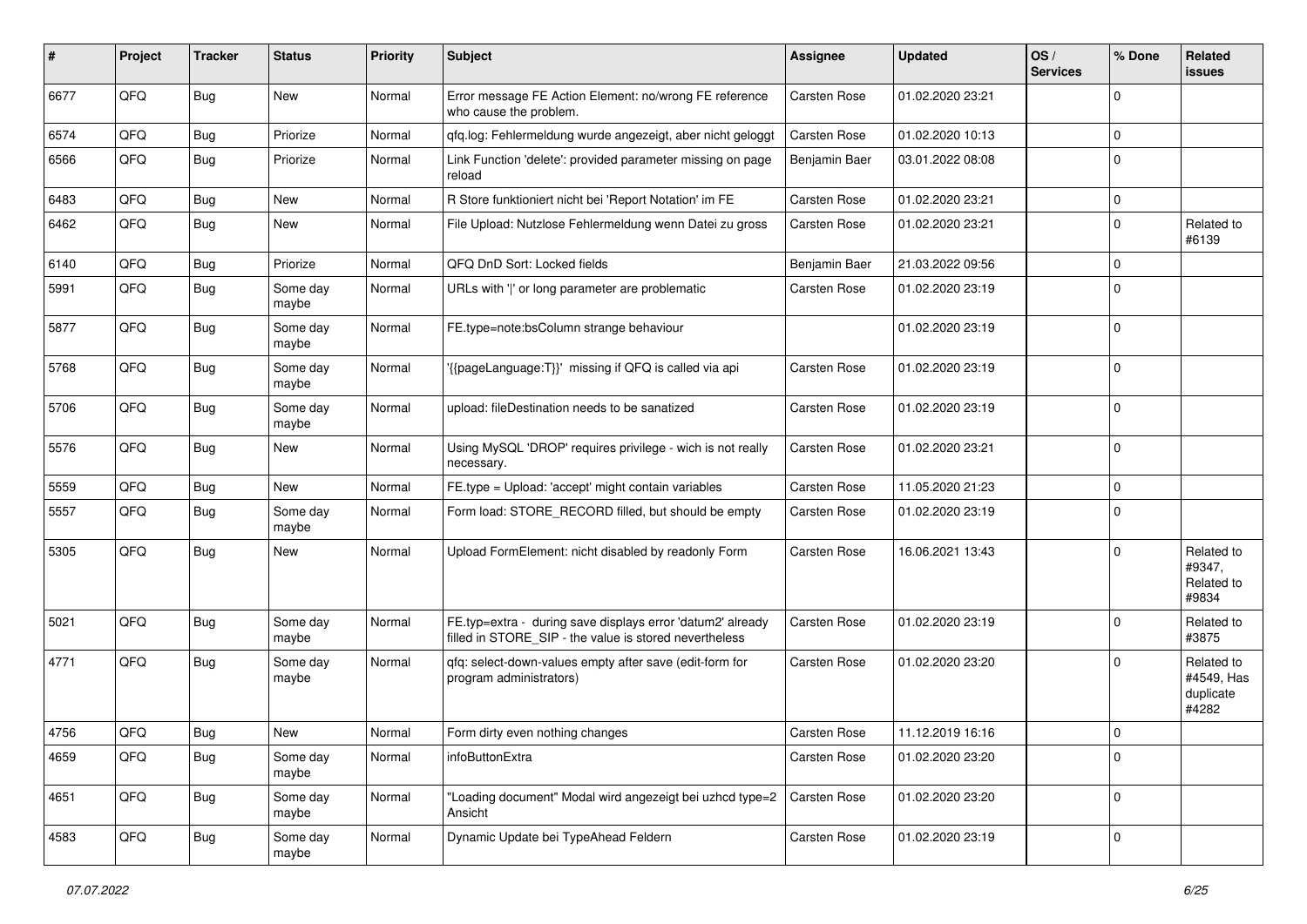| #    | Project | <b>Tracker</b> | <b>Status</b>     | <b>Priority</b> | <b>Subject</b>                                                                                                                                           | Assignee            | <b>Updated</b>   | OS/<br><b>Services</b> | % Done      | Related<br><b>issues</b>                    |
|------|---------|----------------|-------------------|-----------------|----------------------------------------------------------------------------------------------------------------------------------------------------------|---------------------|------------------|------------------------|-------------|---------------------------------------------|
| 4549 | QFQ     | <b>Bug</b>     | Some day<br>maybe | Normal          | TemplateGroups: FE.type SELECT loose selected value<br>after save                                                                                        | <b>Carsten Rose</b> | 01.02.2020 23:20 |                        | ŋ           | Related to<br>#4548,<br>Related to<br>#4771 |
| 4546 | QFQ     | <b>Bug</b>     | Some day<br>maybe | Normal          | NH: SIP storage is destroyed                                                                                                                             |                     | 01.02.2020 23:20 |                        | $\Omega$    |                                             |
| 4528 | QFQ     | <b>Bug</b>     | Some day<br>maybe | Normal          | extraButtonLock mit SQLAhead Bug                                                                                                                         | Carsten Rose        | 01.02.2020 23:19 |                        | $\mathbf 0$ |                                             |
| 4457 | QFQ     | Bug            | Priorize          | Normal          | typeahead: pressing return to select an item, saves the form<br>and closes the form.                                                                     | Benjamin Baer       | 03.01.2022 08:01 |                        | $\mathbf 0$ | Related to<br>#4398                         |
| 4454 | QFQ     | <b>Bug</b>     | Some day<br>maybe | Normal          | Required Elements: multiple elements in a row - whole row<br>marked if only one input is empty.                                                          | Benjamin Baer       | 01.02.2020 23:20 |                        | $\Omega$    |                                             |
| 4441 | QFQ     | <b>Bug</b>     | Some day<br>maybe | Normal          | \$ SERVER Vars sollten nur aus dem Store genommen<br>werden - Code entsprechend anpassen.                                                                |                     | 11.12.2019 16:02 |                        | $\Omega$    |                                             |
| 4398 | QFQ     | <b>Bug</b>     | Some day<br>maybe | Normal          | Typeahead: mouse click in a prefilled input opens a single<br>item dropdown with the current value - click on it seems to<br>set the value, not the key. | Benjamin Baer       | 01.02.2020 23:20 |                        | $\Omega$    | Related to<br>#4457                         |
| 4328 | QFQ     | <b>Bug</b>     | Some day<br>maybe | Normal          | Error Message: Show FE name/number on problems in FE                                                                                                     | Carsten Rose        | 01.02.2020 23:20 |                        | $\Omega$    |                                             |
| 4293 | QFQ     | Bug            | Some day<br>maybe | Normal          | Download broken if token 'd:' is missing - but no error<br>message                                                                                       | Carsten Rose        | 11.12.2019 16:03 |                        | $\Omega$    | Related to<br>#7514                         |
| 4138 | QFQ     | <b>Bug</b>     | Some day<br>maybe | Normal          | style fehlt                                                                                                                                              |                     | 11.12.2019 16:03 |                        | $\Omega$    |                                             |
| 4122 | QFQ     | Bug            | Some day<br>maybe | Normal          | file: Render Mode hat keinen Effekt                                                                                                                      |                     | 11.12.2019 16:03 |                        | $\mathbf 0$ |                                             |
| 4092 | QFQ     | Bug            | Some day<br>maybe | Normal          | 1) Logging verbessern wann welches FE warum<br>ausgefuehrt wird, 2) Documentation: Best Practice Template<br>Group                                       | <b>Carsten Rose</b> | 01.02.2020 23:19 |                        | $\mathbf 0$ | Related to<br>#3504                         |
| 4008 | QFQ     | <b>Bug</b>     | Some day<br>maybe | Normal          | FormElemen.type=sendmail: wrong 'TO' if 'real<br>name <rea@mail.to>' is used</rea@mail.to>                                                               | <b>Carsten Rose</b> | 11.12.2019 16:03 |                        | $\mathbf 0$ |                                             |
| 3895 | QFQ     | <b>Bug</b>     | Some day<br>maybe | Normal          | typeahead pedantic: on lehrkredit Idap webpass - if only one<br>person is in dropdown, such person can't be selected                                     | <b>Carsten Rose</b> | 11.12.2019 16:03 |                        | $\mathbf 0$ |                                             |
| 3882 | QFQ     | <b>Bug</b>     | Some day<br>maybe | Normal          | templateGroup: disable 'add' if limit is reached - funktioniert<br>nicht wenn bereits records existierten                                                | Carsten Rose        | 11.12.2019 16:03 |                        | $\Omega$    |                                             |
| 3811 | QFQ     | <b>Bug</b>     | Some day<br>maybe | Normal          | Dynamic Update: extraButtonInfo - Text aktualisieren                                                                                                     | Carsten Rose        | 11.12.2019 16:03 |                        | 0           | Related to<br>#11517                        |
| 3782 | QFQ     | Bug            | Priorize          | Normal          | Bei fehlerhafter Eingabe (z.B. Datum) sollte das erwartete<br>Format angezeigt werden                                                                    | Carsten Rose        | 01.02.2020 10:13 |                        | 0           |                                             |
| 3750 | QFQ     | Bug            | Some day<br>maybe | Normal          | FE in a row: if one violates check, all are red                                                                                                          | Carsten Rose        | 11.12.2019 16:03 |                        | $\mathbf 0$ |                                             |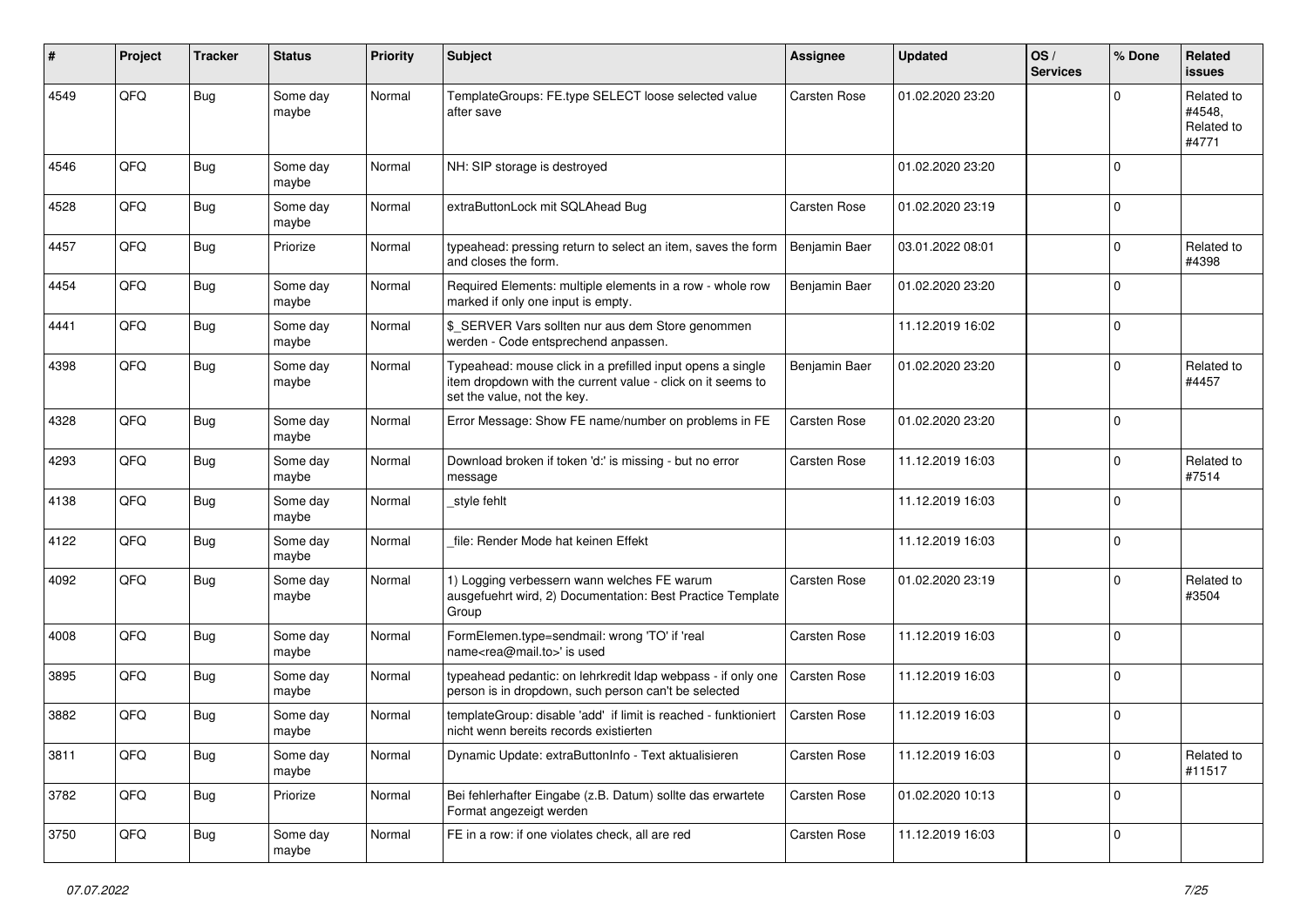| ∦     | Project | <b>Tracker</b> | <b>Status</b>     | <b>Priority</b> | Subject                                                                                                                       | <b>Assignee</b>     | <b>Updated</b>   | OS/<br><b>Services</b> | % Done              | Related<br><b>issues</b>                                             |
|-------|---------|----------------|-------------------|-----------------|-------------------------------------------------------------------------------------------------------------------------------|---------------------|------------------|------------------------|---------------------|----------------------------------------------------------------------|
| 3682  | QFQ     | Bug            | Some day<br>maybe | Normal          | Dynamic update: Radio buttons                                                                                                 | <b>Carsten Rose</b> | 11.12.2019 16:02 |                        | $\mathbf 0$         |                                                                      |
| 3588  | QFQ     | Bug            | Some day<br>maybe | Normal          | templateGroup: versteckte Elemente werden weiterhin<br>gespeichert.                                                           | <b>Carsten Rose</b> | 11.12.2019 16:02 |                        | $\mathbf 0$         |                                                                      |
| 3547  | QFQ     | <b>Bug</b>     | New               | Normal          | FE of type 'note' causes writing of empty fields.                                                                             | <b>Carsten Rose</b> | 01.02.2020 23:21 |                        | $\mathbf 0$         |                                                                      |
| 3349  | QFQ     | <b>Bug</b>     | Some day<br>maybe | Normal          | config.qfq.ini: a) vertraegt keine '=' im Value (z.B. Passwort),<br>b) Values sollten in ticks einschliessbar sein (spaces, ) | Carsten Rose        | 11.12.2019 16:02 |                        | $\mathbf 0$         |                                                                      |
| 3130  | QFQ     | Bug            | Some day<br>maybe | Normal          | Debug Info's nicht korrekt nach 'New > Save'.                                                                                 | <b>Carsten Rose</b> | 11.12.2019 16:03 |                        | $\mathbf 0$         | Related to<br>#3253                                                  |
| 2643  | QFQ     | Bug            | Some day<br>maybe | Normal          | Zend / PHP Webinars anschauen                                                                                                 | <b>Carsten Rose</b> | 01.02.2020 15:56 |                        | $\mathbf 0$         |                                                                      |
| 2063  | QFQ     | <b>Bug</b>     | Some day<br>maybe | Normal          | Pills auf 'inaktiv' setzen falls keine Element auf dem Pill<br>sichtbar sind.                                                 | Benjamin Baer       | 11.12.2019 16:03 |                        | $\mathbf 0$         | Related to<br>#3752                                                  |
| 9789  | QFQ     | Bug            | In Progress       | High            | Record Lock: release to early on 'leave page'                                                                                 | <b>Carsten Rose</b> | 10.01.2022 09:25 |                        | 100                 | Related to<br>#10081,<br>Related to<br>#9173,<br>Related to<br>#8702 |
| 13716 | QFQ     | <b>Bug</b>     | <b>New</b>        | High            | Firefox ask to store username/password                                                                                        | Enis Nuredini       | 30.05.2022 09:31 |                        | $\mathbf 0$         | Related to<br>#13827                                                 |
| 12974 | QFQ     | <b>Bug</b>     | New               | High            | Sanitize Queries in Action-Elements                                                                                           | <b>Carsten Rose</b> | 07.12.2021 17:19 |                        | $\mathbf 0$         |                                                                      |
| 12702 | QFQ     | <b>Bug</b>     | <b>New</b>        | High            | templateGroup: broken in multiDb Setup                                                                                        | Carsten Rose        | 14.12.2021 16:02 |                        | $\mathbf 0$         |                                                                      |
| 12670 | QFQ     | <b>Bug</b>     | New               | High            | Dropdown-Menu classes können nicht mehr angegeben<br>werden                                                                   | <b>Carsten Rose</b> | 07.12.2021 17:19 |                        | $\mathbf 0$         |                                                                      |
| 12513 | QFQ     | <b>Bug</b>     | New               | High            | Implement server side check of maxlength                                                                                      | <b>Carsten Rose</b> | 07.12.2021 17:19 |                        | $\mathbf 0$         |                                                                      |
| 12508 | QFQ     | Bug            | In Progress       | High            | qfq Form: sendMail                                                                                                            | Karin Niffeler      | 19.03.2022 17:48 |                        | $\mathsf{O}\xspace$ |                                                                      |
| 12463 | QFQ     | <b>Bug</b>     | ToDo              | High            | QFQ Function: 'function' and 'sql' on same level - output of<br>sql is shown two times.                                       | <b>Carsten Rose</b> | 15.12.2021 16:31 |                        | $\mathbf 0$         |                                                                      |
| 12395 | QFQ     | <b>Bug</b>     | ToDo              | High            | QFQ Function: Result two times shown                                                                                          | <b>Carsten Rose</b> | 18.02.2022 08:59 |                        | $\mathbf 0$         |                                                                      |
| 12066 | QFQ     | <b>Bug</b>     | <b>New</b>        | High            | enterAsSubmit: Forward wird nicht ausgeführt                                                                                  | Enis Nuredini       | 29.05.2022 09:23 |                        | $\mathbf 0$         |                                                                      |
| 11630 | QFQ     | <b>Bug</b>     | Feedback          | High            | Bitte check ob CALL() in 20.11.0 noch so funktioniert wie in<br>20.4.1                                                        | Enis Nuredini       | 28.05.2022 13:45 |                        | $\mathbf 0$         | Related to<br>#11325                                                 |
| 11237 | QFQ     | <b>Bug</b>     | New               | High            | Radiobutton / parameter.buttonClass= btn-default - kein dirty<br>Trigger                                                      | Benjamin Baer       | 03.05.2021 21:12 |                        | $\mathbf 0$         | Related to<br>#10766                                                 |
| 11057 | QFG     | <b>Bug</b>     | New               | High            | Checkboxes ohne span.checkmark im Report werden<br>ausgeblendet                                                               | Benjamin Baer       | 03.05.2021 21:12 |                        | $\mathbf 0$         | Related to<br>#11039                                                 |
| 10766 | QFQ     | <b>Bug</b>     | New               | High            | Radiobutton / parameter.buttonClass=btn-default: dynamic<br>update                                                            |                     | 03.05.2021 21:12 |                        | $\mathbf 0$         | Related to<br>#11237                                                 |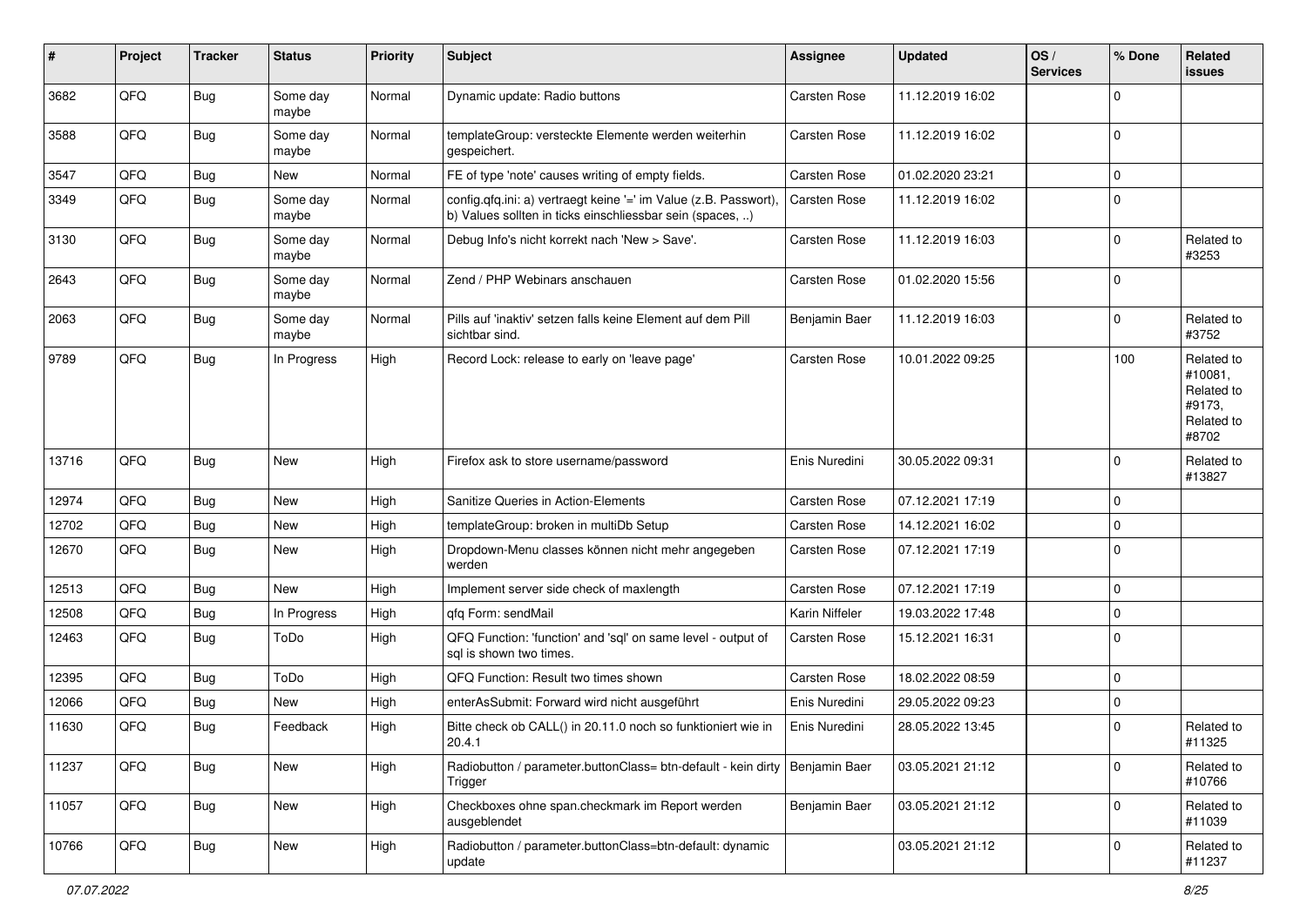| $\sharp$ | Project | <b>Tracker</b> | <b>Status</b>     | <b>Priority</b> | <b>Subject</b>                                                                                         | Assignee            | <b>Updated</b>   | OS/<br><b>Services</b> | % Done      | Related<br><b>issues</b>                     |
|----------|---------|----------------|-------------------|-----------------|--------------------------------------------------------------------------------------------------------|---------------------|------------------|------------------------|-------------|----------------------------------------------|
| 10640    | QFQ     | <b>Bug</b>     | New               | High            | TypeAhead Tag: FE editierbar trotz readOnly                                                            | <b>Carsten Rose</b> | 03.05.2021 21:12 |                        | $\mathbf 0$ | Related to<br>#7795                          |
| 10508    | QFQ     | <b>Bug</b>     | New               | High            | Multi Form broken on Multi DB Instance                                                                 | Carsten Rose        | 03.05.2021 21:12 |                        | 0           |                                              |
| 10506    | QFQ     | <b>Bug</b>     | New               | High            | Template Group broken on MultiDB instance                                                              | Carsten Rose        | 03.05.2021 21:12 |                        | 0           | Related to<br>#10505                         |
| 10081    | QFQ     | <b>Bug</b>     | New               | High            | Stale record lock after 'forbidden' character                                                          | Carsten Rose        | 03.05.2021 21:12 |                        | 0           | Related to<br>#10082,<br>Related to<br>#9789 |
| 9531     | QFQ     | Bug            | New               | High            | FE File: Dynamic Update / modeSql / required detected<br>even it not set                               | Carsten Rose        | 11.06.2021 20:32 |                        | 0           | Related to<br>#12398                         |
| 9347     | QFQ     | <b>Bug</b>     | New               | High            | FE.type=upload with dynamic show/hidden: required not<br>detected                                      | Carsten Rose        | 12.06.2021 10:40 |                        | 0           | Related to<br>#5305,<br>Related to<br>#12398 |
| 9121     | QFQ     | Bug            | Priorize          | High            | sip links have r and dblndexData set                                                                   | Carsten Rose        | 12.06.2021 10:41 |                        | 0           |                                              |
| 8891     | QFQ     | Bug            | New               | High            | formSubmitLog: do not log passwords                                                                    | Enis Nuredini       | 25.03.2022 09:06 |                        | 0           |                                              |
| 8668     | QFQ     | <b>Bug</b>     | New               | High            | Pill disabled: dyamic mode 'hidden' not respected - FE is still<br>required                            | Carsten Rose        | 03.05.2021 21:14 |                        | 0           |                                              |
| 8431     | QFQ     | <b>Bug</b>     | <b>New</b>        | High            | autocron.php with wrong path                                                                           | Carsten Rose        | 03.05.2021 21:14 |                        | 0           |                                              |
| 8083     | QFQ     | Bug            | New               | High            | FormEditor: primary table list does not respect<br>'indexDb={{indexData:Y}}'                           | Carsten Rose        | 03.05.2021 21:14 |                        | 0           | Has<br>duplicate<br>#6678                    |
| 7899     | QFQ     | Bug            | New               | High            | Fe.type=password / retype / required: always complain<br>about missing value                           | <b>Carsten Rose</b> | 03.05.2021 21:14 |                        | 0           |                                              |
| 7650     | QFQ     | <b>Bug</b>     | New               | High            | Optional do not show 'required' sign on FormElement                                                    | <b>Carsten Rose</b> | 03.05.2021 21:14 |                        | 0           |                                              |
| 6116     | QFQ     | <b>Bug</b>     | Priorize          | High            | value of checkbox not saved                                                                            | Carsten Rose        | 07.12.2021 17:19 |                        | 0           |                                              |
| 5459     | QFQ     | Bug            | New               | High            | Multi DB: spread system tables between 'QFQ' and<br>'Data'-DB                                          | Carsten Rose        | 03.05.2021 21:14 |                        | 0           | Related to<br>#4720                          |
| 5221     | QFQ     | <b>Bug</b>     | New               | High            | Download Dialog: Bleibt stehen in FF wenn Datei<br>automatisch gespeichert wird.                       | Carsten Rose        | 03.05.2021 21:14 |                        | 0           |                                              |
| 4279     | QFQ     | <b>Bug</b>     | Some day<br>maybe | High            | config.linkVars lost                                                                                   | Carsten Rose        | 03.05.2021 21:14 |                        | 0           |                                              |
| 3570     | QFQ     | <b>Bug</b>     | Some day<br>maybe | High            | Formular mit prmitnew permitEdit=Always wird nicht<br>aufgerufen (ist leer)                            | Carsten Rose        | 03.05.2021 21:14 |                        | 0           |                                              |
| 3109     | QFQ     | <b>Bug</b>     | Some day<br>maybe | High            | RealUrl: Links werden nicht korrekt gerendert                                                          | Carsten Rose        | 03.05.2021 21:14 |                        | 0           |                                              |
| 3061     | QFQ     | <b>Bug</b>     | Some day<br>maybe | High            | winstitute: mysql connection durcheinander - nmhp17<br>(ag7)/QFQ arbeitet mit DB/Tabellen von biostat. | Carsten Rose        | 03.05.2021 21:14 |                        | 0           |                                              |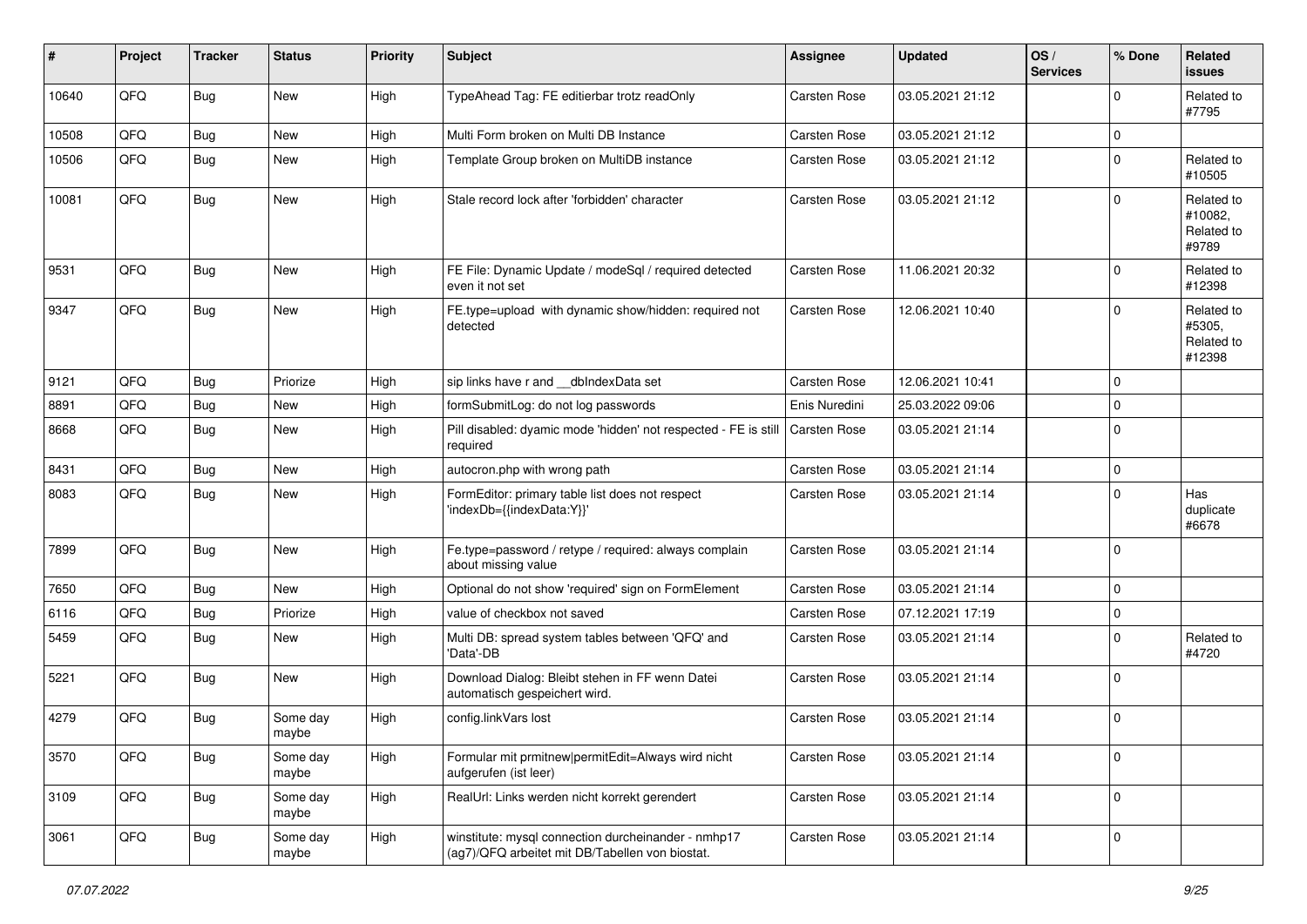| #     | Project | <b>Tracker</b> | <b>Status</b>     | <b>Priority</b> | <b>Subject</b>                                                                       | <b>Assignee</b> | <b>Updated</b>   | OS/<br><b>Services</b> | % Done       | <b>Related</b><br>issues                                               |
|-------|---------|----------------|-------------------|-----------------|--------------------------------------------------------------------------------------|-----------------|------------------|------------------------|--------------|------------------------------------------------------------------------|
| 12545 | QFQ     | Bug            | <b>New</b>        | Urgent          | sql.log not created / updated                                                        | Carsten Rose    | 14.12.2021 16:02 |                        | $\Omega$     |                                                                        |
| 12468 | QFQ     | Bug            | New               | Urgent          | Form: update Form.title after save                                                   | Carsten Rose    | 03.05.2021 21:12 |                        | $\mathbf 0$  |                                                                        |
| 9534  | QFQ     | Bug            | Priorize          | Urgent          | FE.type=upload: 'Unknown Mode: ID"                                                   | Carsten Rose    | 03.05.2021 21:14 |                        | $\Omega$     | Related to<br>#9532                                                    |
| 9173  | QFQ     | Bug            | Priorize          | Urgent          | Stale Record Lock: Firefox                                                           | Carsten Rose    | 03.05.2021 21:14 |                        | $\Omega$     | Related to<br>#9789                                                    |
| 3567  | QFQ     | Feature        | Some day<br>maybe | Low             | 'Save', 'Close', 'New' als FormElement                                               |                 | 11.12.2019 16:02 |                        | $\mathbf 0$  |                                                                        |
| 3537  | QFQ     | Feature        | Some day<br>maybe | Low             | SHOW COLUMNS FROM tableName - Extend '{{!'<br>definition                             | Carsten Rose    | 11.12.2019 16:02 |                        | $\Omega$     |                                                                        |
| 3273  | QFQ     | Feature        | Some day<br>maybe | Low             | Dirty Flag in Form                                                                   | Carsten Rose    | 11.12.2019 16:02 |                        | $\Omega$     |                                                                        |
| 13572 | QFQ     | Feature        | Feedback          | Normal          | Form Load: misleading error message on trying to load non<br>existent primary record | Enis Nuredini   | 16.05.2022 23:16 |                        | 100          |                                                                        |
| 12632 | QFQ     | Feature        | New               | Normal          | TinyMCE: Prepare CSS classes for images                                              | Carsten Rose    | 04.06.2021 14:35 |                        | 100          | Blocked by<br>#12186                                                   |
| 12584 | QFQ     | Feature        | Feedback          | Normal          | T3 v10 migration script: replace alias-patterns (v11)                                | Carsten Rose    | 28.05.2022 11:12 |                        | 100          |                                                                        |
| 10115 | QFQ     | Feature        | <b>New</b>        | Normal          | TypeAhead: static list                                                               | Carsten Rose    | 26.02.2020 16:42 |                        | 100          |                                                                        |
| 3402  | QFQ     | Feature        | Some day<br>maybe | Normal          | Syntax Highlighting via CodeMirror                                                   | Carsten Rose    | 11.12.2019 16:02 |                        | 100          | Related to<br>#3207                                                    |
| 13330 | QFQ     | Feature        | In Progress       | Normal          | Multi Form: Upload                                                                   | Carsten Rose    | 07.11.2021 12:40 |                        | 50           | Related to<br>#9706                                                    |
| 12440 | QFQ     | Feature        | In Progress       | Normal          | Typo3 V10 upgrade (durchfuehren und testen)                                          | Carsten Rose    | 21.03.2022 09:53 |                        | 50           | Related to<br>#12357,<br>Related to<br>#12067,<br>Related to<br>#10661 |
| 8522  | QFQ     | Feature        | Some day<br>maybe | Normal          | build QFQ - npm warnings                                                             | Benjamin Baer   | 01.02.2020 23:19 |                        | 50           |                                                                        |
| 6609  | QFQ     | Feature        | <b>New</b>        | Normal          | Formlet: JSON API erweitern                                                          | Carsten Rose    | 01.02.2020 23:21 |                        | 50           |                                                                        |
| 10793 | QFQ     | Feature        | In Progress       | Normal          | <b>Update NPM Packages</b>                                                           | Carsten Rose    | 07.09.2021 13:25 |                        | 30           |                                                                        |
| 1623  | QFQ     | Feature        | Some day<br>maybe | Normal          | RealURL                                                                              |                 | 11.12.2019 16:03 |                        | 30           |                                                                        |
| 14376 | QFQ     | Feature        | <b>New</b>        | Normal          | QFQ Bootstrap: if missing, create stored procedures                                  | Enis Nuredini   | 19.06.2022 16:37 |                        | $\Omega$     |                                                                        |
| 14371 | QFQ     | Feature        | Priorize          | Normal          | LDAP via REPORT                                                                      | Carsten Rose    | 19.06.2022 16:37 |                        | $\mathbf{0}$ |                                                                        |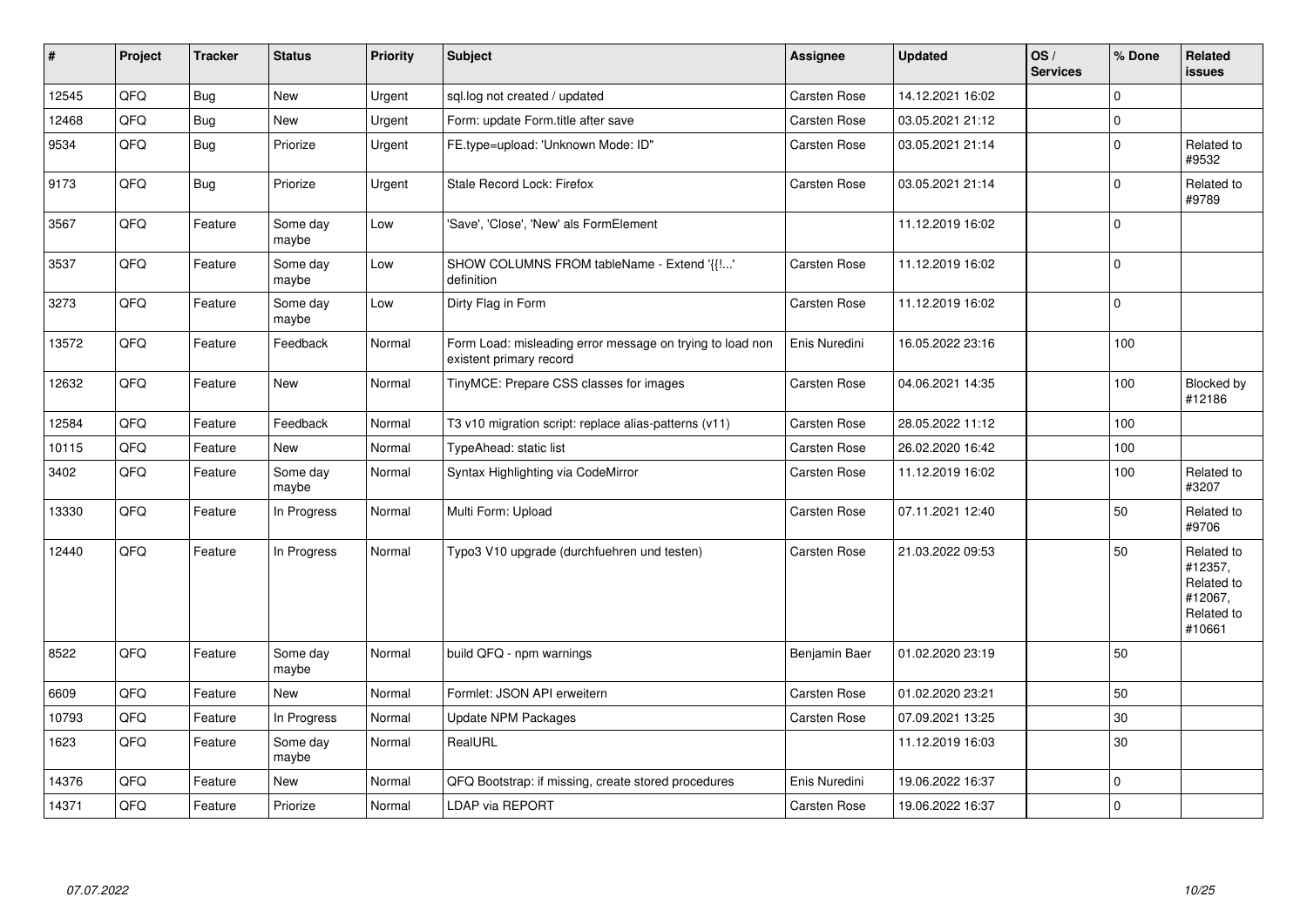| $\vert$ # | Project | <b>Tracker</b> | <b>Status</b>              | <b>Priority</b> | <b>Subject</b>                                            | <b>Assignee</b>        | <b>Updated</b>   | OS/<br><b>Services</b> | % Done              | Related<br><b>issues</b>                                                                                                                                              |
|-----------|---------|----------------|----------------------------|-----------------|-----------------------------------------------------------|------------------------|------------------|------------------------|---------------------|-----------------------------------------------------------------------------------------------------------------------------------------------------------------------|
| 14320     | QFQ     | Feature        | In Progress                | Normal          | Allow specific HTML Tags and Attributes: general, TinyMCE | Enis Nuredini          | 04.07.2022 14:09 |                        | $\Omega$            | Related to<br>#12664,<br>Related to<br>#12039,<br>Related to<br>#11702,<br>Related to<br>#7239,<br>Related to<br>#3708,<br>Related to<br>#3646,<br>Related to<br>#880 |
| 14290     | QFQ     | Feature        | Priorize                   | Normal          | FormEditor: Show Table Definition                         | Carsten Rose           | 19.06.2022 16:37 |                        | $\mathbf 0$         |                                                                                                                                                                       |
| 14227     | QFQ     | Feature        | New                        | Normal          | Selenium Konkurrenz: cypress.io                           | Enis Nuredini          | 28.05.2022 11:02 |                        | $\mathbf 0$         |                                                                                                                                                                       |
| 14185     | QFQ     | Feature        | <b>New</b>                 | Normal          | External/Autocron.php - better suitable directory         | Support: System        | 28.05.2022 11:03 |                        | $\mathbf 0$         |                                                                                                                                                                       |
| 14090     | QFQ     | Feature        | New                        | Normal          | Nützliche _script funktionen                              | Carsten Rose           | 28.05.2022 11:03 |                        | $\mathbf 0$         |                                                                                                                                                                       |
| 14028     | QFQ     | Feature        | New                        | Normal          | Required notification: visual nicer                       | Enis Nuredini          | 28.05.2022 11:01 |                        | $\mathsf{O}\xspace$ |                                                                                                                                                                       |
| 13945     | QFQ     | Feature        | New                        | Normal          | As link: content before/after link                        | Enis Nuredini          | 28.05.2022 11:01 |                        | $\mathbf 0$         | Related to<br>#12262                                                                                                                                                  |
| 13900     | QFQ     | Feature        | Priorize                   | Normal          | Selenium: Check das Cookie/PDF funktioniert               | Enis Nuredini          | 25.03.2022 12:45 |                        | $\mathbf 0$         |                                                                                                                                                                       |
| 13843     | QFQ     | Feature        | New                        | Normal          | Create JWT via QFQ                                        | Carsten Rose           | 19.03.2022 17:42 |                        | $\mathbf 0$         |                                                                                                                                                                       |
| 13841     | QFQ     | Feature        | New                        | Normal          | Create PDF via iText - evaluate                           | Carsten Rose           | 19.03.2022 17:42 |                        | $\mathbf 0$         |                                                                                                                                                                       |
| 13700     | QFQ     | Feature        | New                        | Normal          | Redesign gfg.io Seite                                     | Carsten Rose           | 19.03.2022 17:43 |                        | $\mathbf 0$         |                                                                                                                                                                       |
| 13609     | QFQ     | Feature        | New                        | Normal          | QFQ Introduction: Seite aufloesen                         | Philipp<br>Gröbelbauer | 28.05.2022 11:02 |                        | $\mathbf 0$         |                                                                                                                                                                       |
| 13608     | QFQ     | Feature        | Some day<br>maybe          | Normal          | Automatic Browser Language Redirect                       | Enis Nuredini          | 17.06.2022 08:35 |                        | $\Omega$            |                                                                                                                                                                       |
| 13566     | QFQ     | Feature        | Ready to sync<br>(develop) | Normal          | Delete config-example.qfq.php file                        | Carsten Rose           | 23.12.2021 09:25 |                        | $\mathbf 0$         |                                                                                                                                                                       |
| 13467     | QFQ     | Feature        | New                        | Normal          | ChangeLog Generator                                       | Carsten Rose           | 19.03.2022 17:46 |                        | $\Omega$            | Related to<br>#11460                                                                                                                                                  |
| 13354     | QFQ     | Feature        | New                        | Normal          | Using Websocket in QFQ                                    | Carsten Rose           | 05.07.2022 16:26 |                        | $\Omega$            | Related to<br>#11076                                                                                                                                                  |
| 12679     | QFQ     | Feature        | <b>New</b>                 | Normal          | tablesorter: custom column width                          | Carsten Rose           | 16.06.2021 11:10 |                        | $\Omega$            |                                                                                                                                                                       |
| 12664     | QFQ     | Feature        | <b>New</b>                 | Normal          | TinyMCE: report/remove malicous HTML/JS Code              | Carsten Rose           | 19.03.2022 17:47 |                        | $\Omega$            | Related to<br>#14320                                                                                                                                                  |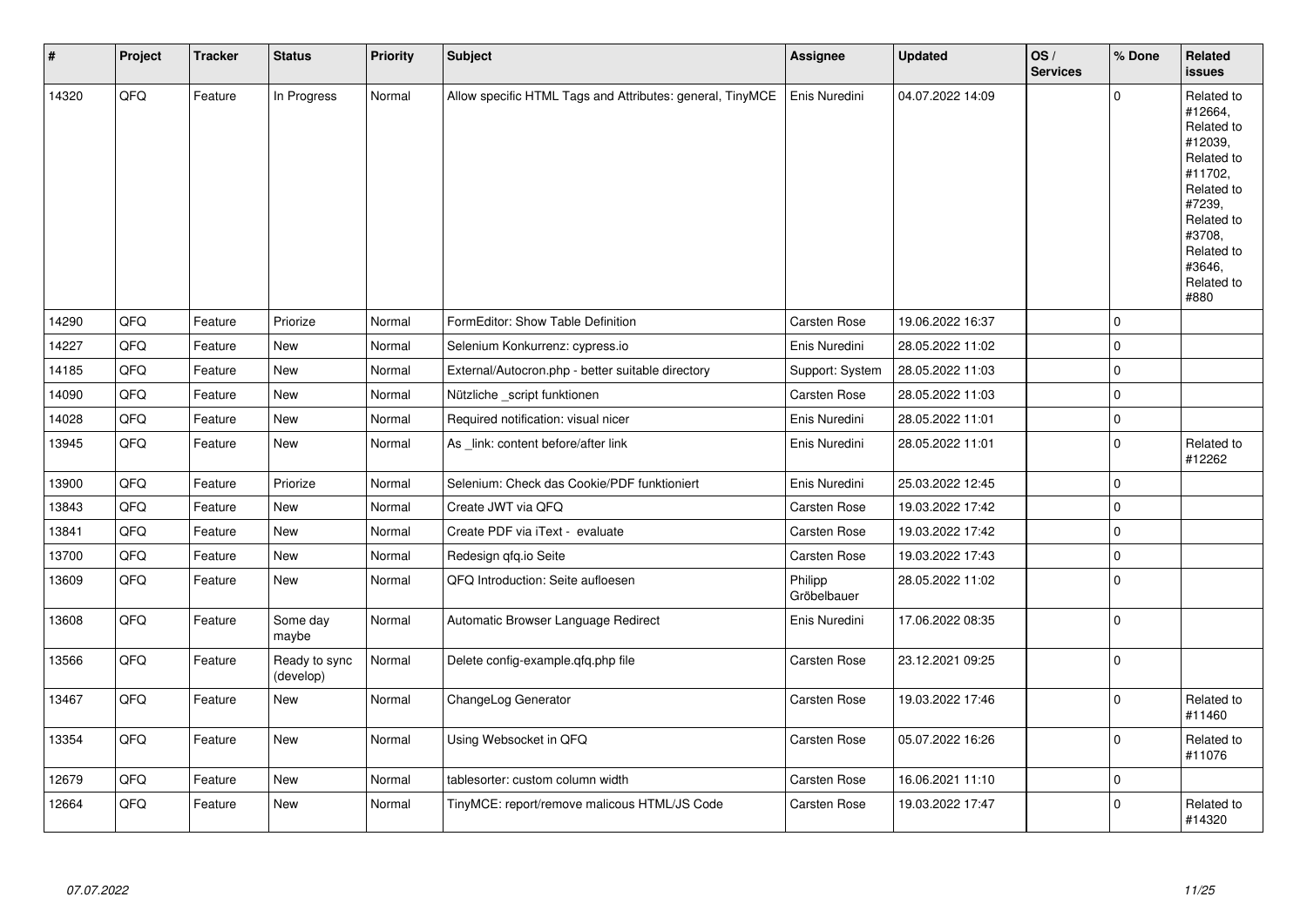| #     | Project | <b>Tracker</b> | <b>Status</b>     | <b>Priority</b> | <b>Subject</b>                                                                                                 | Assignee            | <b>Updated</b>   | OS/<br><b>Services</b> | % Done      | Related<br><b>issues</b>                                              |
|-------|---------|----------------|-------------------|-----------------|----------------------------------------------------------------------------------------------------------------|---------------------|------------------|------------------------|-------------|-----------------------------------------------------------------------|
| 12611 | QFQ     | Feature        | Some day<br>maybe | Normal          | Refactoring: Bootstrap with Lazy Loading                                                                       | <b>Carsten Rose</b> | 08.06.2022 10:37 |                        | $\Omega$    | Related to<br>#12490,<br>Related to<br>#10013,<br>Related to<br>#7732 |
| 12603 | QFQ     | Feature        | New               | Normal          | Dropdown (Select), Radio, checkbox:<br>itemListAlways={{!SELECT key, value}}                                   | Carsten Rose        | 19.03.2022 17:47 |                        | $\mathbf 0$ |                                                                       |
| 12556 | QFQ     | Feature        | New               | Normal          | Pills Title: colored = static or dynamic on allrequiredgiven                                                   | Benjamin Baer       | 19.03.2022 17:49 |                        | $\mathbf 0$ |                                                                       |
| 12504 | QFQ     | Feature        | Priorize          | Normal          | sql.log: report fe.id                                                                                          | Carsten Rose        | 05.05.2021 22:09 |                        | $\mathbf 0$ |                                                                       |
| 12503 | QFQ     | Feature        | Priorize          | Normal          | Detect dangerous UPDATE statement with missing WHERE                                                           | Carsten Rose        | 05.05.2021 22:09 |                        | $\mathbf 0$ |                                                                       |
| 12490 | QFQ     | Feature        | New               | Normal          | Loading Plugins in QFQ - see what tinymce does. (lazy<br>loading)                                              | Benjamin Baer       | 08.06.2022 10:37 |                        | $\Omega$    | Related to<br>#12611,<br>Related to<br>#10013.<br>Related to<br>#7732 |
| 12480 | QFQ     | Feature        | New               | Normal          | If QFQ upgrade is running, block further request                                                               | <b>Carsten Rose</b> | 03.05.2021 20:45 |                        | $\mathbf 0$ |                                                                       |
| 12477 | QFQ     | Feature        | New               | Normal          | Support for refactoring: Form, FormElement, diverse<br>Tabellen/Spalten, tt-content Records                    | Carsten Rose        | 03.05.2021 20:45 |                        | $\Omega$    |                                                                       |
| 12476 | QFQ     | Feature        | New               | Normal          | clearMe: a) should trigger 'dirty', b) sticky on textarea resize                                               | Benjamin Baer       | 04.01.2022 08:40 |                        | $\Omega$    | Related to<br>#9528                                                   |
| 12474 | QFQ     | Feature        | New               | Normal          | Check BaseConfigURL if it is given and the the last char is '/'                                                | <b>Carsten Rose</b> | 03.05.2021 20:45 |                        | $\mathbf 0$ |                                                                       |
| 12465 | QFQ     | Feature        | New               | Normal          | QFQ Function: use in FE to fill StoreRecord                                                                    | Carsten Rose        | 05.05.2021 21:58 |                        | $\mathbf 0$ |                                                                       |
| 12452 | QFQ     | Feature        | Priorize          | Normal          | BaseURL: alsways with '/' at the end                                                                           | Carsten Rose        | 19.06.2022 13:45 |                        | $\Omega$    | Related to<br>#10782                                                  |
| 12439 | QFQ     | Feature        | In Progress       | Normal          | TinyMCE Paste from Word & Character Count/Limit                                                                | Carsten Rose        | 05.05.2021 22:15 |                        | $\mathbf 0$ |                                                                       |
| 12413 | QFQ     | Feature        | New               | Normal          | STORE_TYPO3: enhance for {{be_users.email:T}},<br>{{fe users.email:T}}                                         | Carsten Rose        | 03.05.2021 20:45 |                        | $\Omega$    | Related to<br>#12412,<br>Related to<br>#10012                         |
| 12412 | QFQ     | Feature        | New               | Normal          | Action/Escape qualifier 'e' (empty), '0': if given, an empty<br>string (or '0') will be treated as 'not found' | <b>Carsten Rose</b> | 08.05.2021 09:40 |                        | $\Omega$    | Related to<br>#12413,<br>Related to<br>#10012                         |
| 12400 | QFQ     | Feature        | New               | Normal          | Tutorial ist in QFQ Doku, Wird in der Suche gefunden, es<br>gibt aber kein Menupunkt - Inhalt ueberpruefen     | Carsten Rose        | 03.05.2021 20:45 |                        | $\mathbf 0$ |                                                                       |
| 12337 | QFQ     | Feature        | Some day<br>maybe | Normal          | Database.php: better caching                                                                                   | Carsten Rose        | 16.09.2021 15:10 |                        | $\mathbf 0$ |                                                                       |
| 12330 | QFQ     | Feature        | New               | Normal          | Copy to input field / text area / TinyMCE                                                                      | Carsten Rose        | 07.04.2021 09:01 |                        | 0           |                                                                       |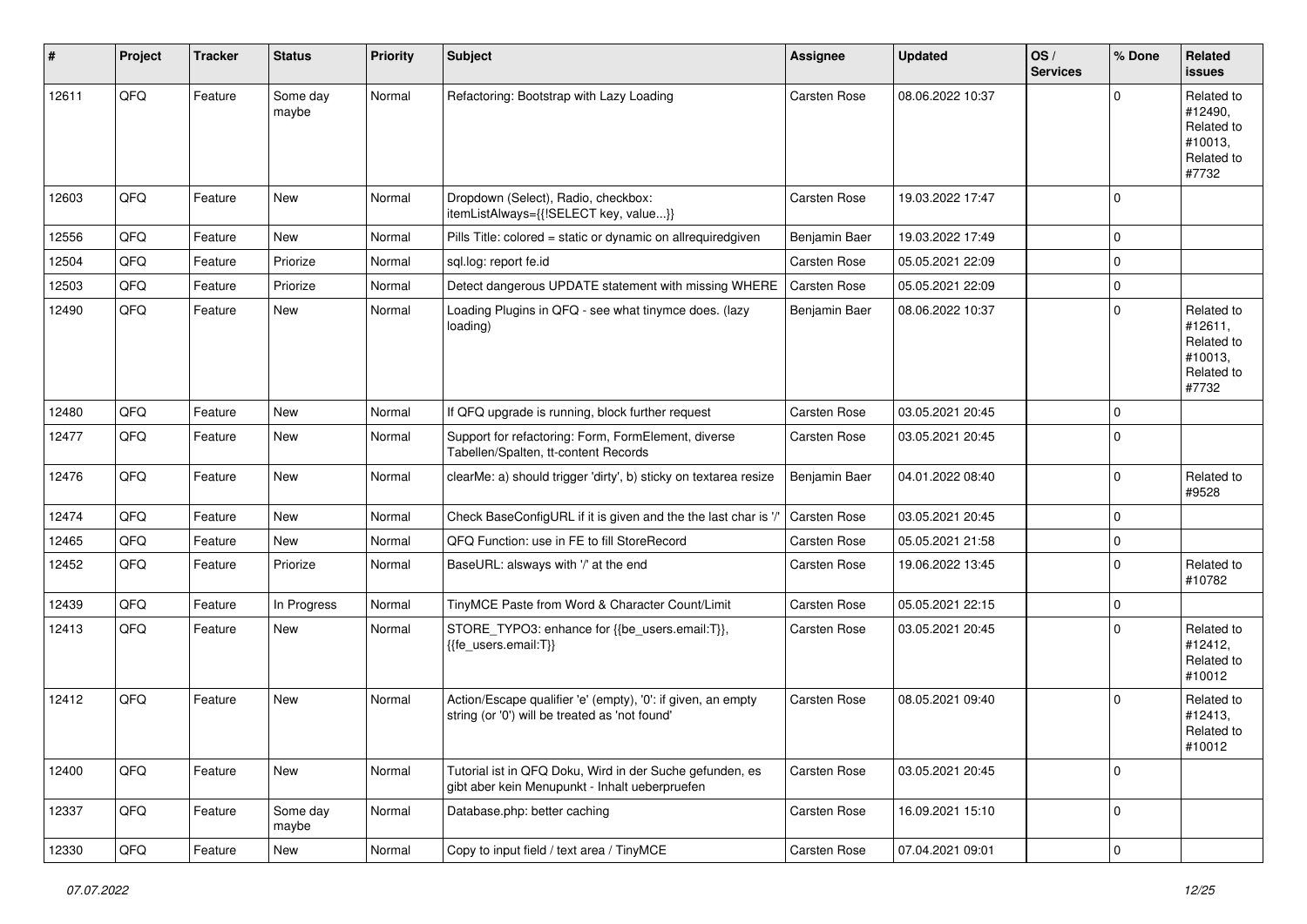| ∦     | Project | <b>Tracker</b> | <b>Status</b>     | <b>Priority</b> | <b>Subject</b>                                                                                                      | Assignee                                               | <b>Updated</b>   | OS/<br><b>Services</b> | % Done      | Related<br><b>issues</b>                                                    |                      |
|-------|---------|----------------|-------------------|-----------------|---------------------------------------------------------------------------------------------------------------------|--------------------------------------------------------|------------------|------------------------|-------------|-----------------------------------------------------------------------------|----------------------|
| 12315 | QFQ     | Feature        | Some day<br>maybe | Normal          | Form History (Diffs) / Backups                                                                                      | Carsten Rose                                           | 16.09.2021 15:10 |                        | $\Omega$    |                                                                             |                      |
| 12269 | QFQ     | Feature        | New               | Normal          | 2FA - Login                                                                                                         | Carsten Rose                                           | 03.05.2021 20:45 |                        | $\mathbf 0$ |                                                                             |                      |
| 12262 | QFQ     | Feature        | ToDo              | Normal          | Form buttons on top: more customable                                                                                | Enis Nuredini                                          | 17.06.2022 10:44 |                        | $\Omega$    | Related to<br>#13945, Has<br>duplicate<br>#4046, Has<br>duplicate<br>#10080 |                      |
| 12163 | QFQ     | Feature        | <b>New</b>        | Normal          | Checkbox: table wrap                                                                                                | Carsten Rose                                           | 03.05.2021 20:51 |                        | $\mathbf 0$ |                                                                             |                      |
| 12162 | QFQ     | Feature        | <b>New</b>        | Normal          | FE.type=sendmail: personalized mailing (several mails) via<br>template                                              | Carsten Rose                                           | 03.05.2021 20:45 |                        | $\Omega$    |                                                                             |                      |
| 12156 | QFQ     | Feature        | <b>New</b>        | Normal          | Form: Optional disable 'leave page'                                                                                 |                                                        | 03.05.2021 20:45 |                        | $\mathbf 0$ |                                                                             |                      |
| 12146 | QFQ     | Feature        | <b>New</b>        | Normal          | Autocron Job: Anzeigen wann der naechste Job ausgefuehrt   Carsten Rose<br>wird, resp das er nicht ausgefuehrt wird |                                                        | 15.03.2021 15:23 |                        | $\mathbf 0$ |                                                                             |                      |
| 12135 | QFQ     | Feature        | <b>New</b>        | Normal          | Subrecord: Notiz                                                                                                    |                                                        | 24.04.2021 16:58 |                        | $\Omega$    |                                                                             |                      |
| 12119 | QFQ     | Feature        | <b>New</b>        | Normal          | AS paged: error message missing if there ist no 'r' argument.                                                       | <b>Carsten Rose</b>                                    | 03.05.2021 20:51 |                        | $\mathbf 0$ |                                                                             |                      |
| 12109 | QFQ     | Feature        | <b>New</b>        | Normal          | Donwload Link: Plain, SIP, Persistent Link, Peristent SIP -<br>new notation                                         | Carsten Rose                                           | 03.05.2021 20:45 |                        | $\Omega$    | Related to<br>#12085                                                        |                      |
| 12039 | QFQ     | Feature        | <b>New</b>        | Normal          | Missing htmlSpecialChar() in pre processing on form submit                                                          |                                                        | 18.02.2021 00:09 |                        | $\Omega$    | Related to<br>#14320                                                        |                      |
| 12038 | QFQ     | Feature        | <b>New</b>        | Normal          | a) STORE_VAR: filenameOnlyStripUniq, b) SP:<br>QSTRIPUNIQ()                                                         |                                                        | 17.02.2021 23:55 |                        | $\Omega$    |                                                                             |                      |
| 12024 | QFQ     | Feature        | New               | Normal          | Excel Export: text columns by default decode<br>htmlspeciachar()                                                    | Carsten Rose                                           | 17.02.2021 23:55 |                        | $\mathbf 0$ | Related to<br>#12022                                                        |                      |
| 12023 | QFQ     | Feature        | New               | Normal          | MySQL Stored Precdure: QDECODESPECIALCHAR()                                                                         | Carsten Rose                                           | 16.02.2021 11:16 |                        | $\Omega$    | Related to<br>#12022                                                        |                      |
| 11980 | QFQ     | Feature        | In Progress       | Normal          | protected verzeichnis MUSS geschützt werden                                                                         | Carsten Rose                                           | 07.09.2021 13:30 |                        | $\Omega$    |                                                                             |                      |
| 11955 | QFQ     | Feature        | <b>New</b>        | Normal          | subrecord: new title option to set <th> attributes - e.g. to<br/>customize tablesorter options.</th>                | attributes - e.g. to<br>customize tablesorter options. | Carsten Rose     | 03.05.2021 20:47       |             | $\Omega$                                                                    | Related to<br>#11775 |
| 11892 | QFQ     | Feature        | <b>New</b>        | Normal          | tablesorter: columns with links are hard to order - new<br>qualifier 'Y: <ord>'</ord>                               | Enis Nuredini                                          | 23.03.2022 09:22 |                        | $\Omega$    |                                                                             |                      |
| 11775 | QFQ     | Feature        | <b>New</b>        | Normal          | Subrecord Tooltip pro Feld                                                                                          | Carsten Rose                                           | 18.12.2020 15:22 |                        | $\Omega$    | Related to<br>#11955                                                        |                      |
| 11747 | QFQ     | Feature        | New               | Normal          | Maintenance Page with Redirect                                                                                      | Carsten Rose                                           | 03.05.2021 20:47 |                        | $\Omega$    | Related to<br>#11741                                                        |                      |
| 11716 | QFQ     | Feature        | <b>New</b>        | Normal          | Form an beliebiger Stelle im Report anzeigen                                                                        |                                                        | 09.12.2020 09:47 |                        | $\mathbf 0$ |                                                                             |                      |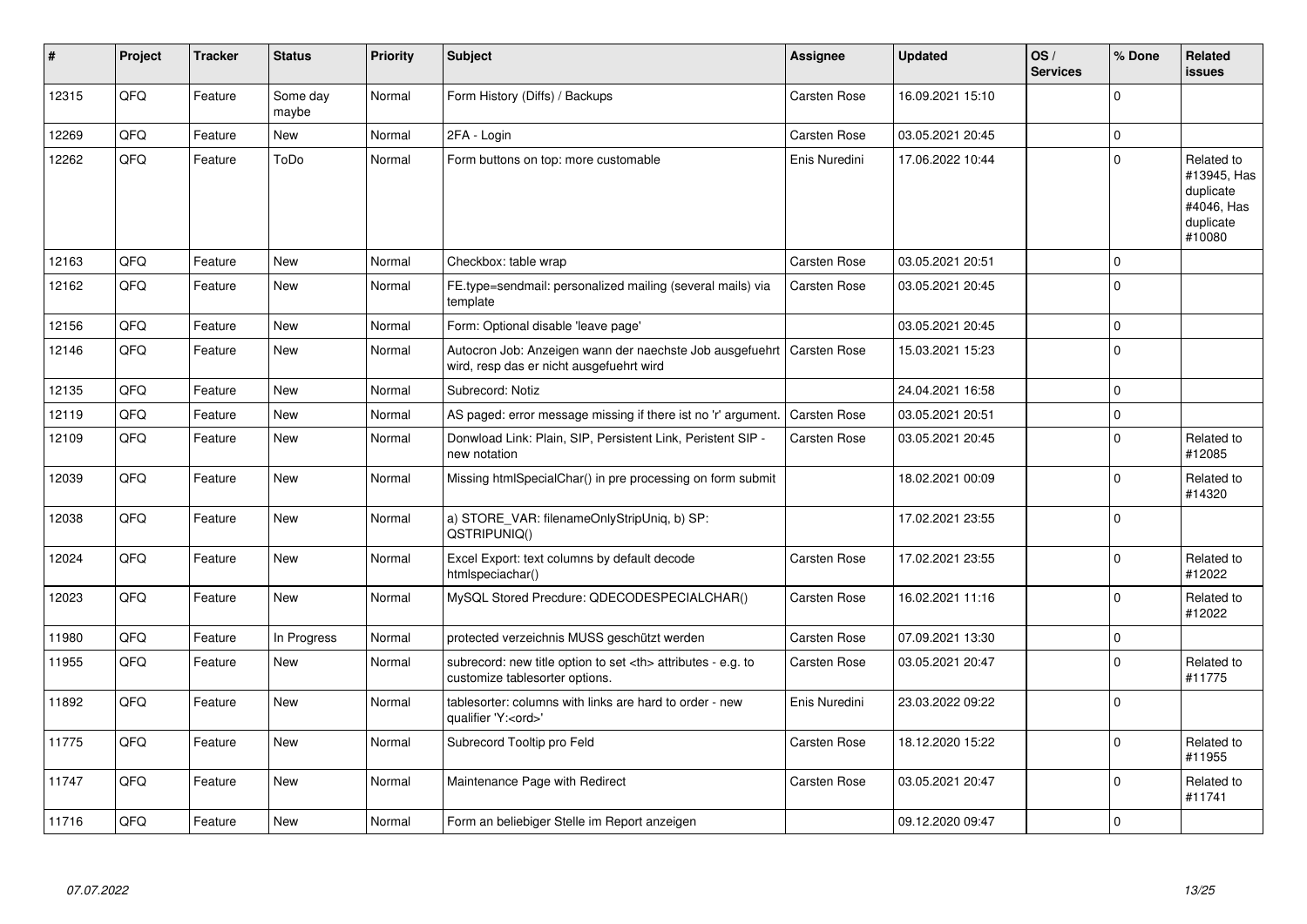| #     | Project | <b>Tracker</b> | <b>Status</b>     | <b>Priority</b> | <b>Subject</b>                                                       | <b>Assignee</b>     | <b>Updated</b>   | OS/<br><b>Services</b> | % Done              | Related<br><b>issues</b>                     |
|-------|---------|----------------|-------------------|-----------------|----------------------------------------------------------------------|---------------------|------------------|------------------------|---------------------|----------------------------------------------|
| 11702 | QFQ     | Feature        | <b>New</b>        | Normal          | HTML Special Char makes no sense for 'allbut' if '&' is<br>forbidden | Carsten Rose        | 07.12.2021 16:35 |                        | $\Omega$            | Related to<br>#5112,<br>Related to<br>#14320 |
| 11535 | QFQ     | Feature        | <b>New</b>        | Normal          | Ability to create SQL columns in frontend QFQ forms                  |                     | 17.11.2020 12:11 |                        | $\mathbf 0$         |                                              |
| 11534 | QFQ     | Feature        | <b>New</b>        | Normal          | Report: Action on selected rows - Table batchprocessing<br>feature   |                     | 18.11.2020 08:15 |                        | $\mathbf 0$         |                                              |
| 11523 | QFQ     | Feature        | <b>New</b>        | Normal          | Mit dynamic Update erkennen, ob Upload gemacht wurde                 | Carsten Rose        | 13.11.2020 15:07 |                        | $\mathbf 0$         | Related to<br>#9533                          |
| 11516 | QFQ     | Feature        | <b>New</b>        | Normal          | Multi Page Form (Previous/Next Buttons)                              | Carsten Rose        | 16.03.2021 17:52 |                        | $\mathbf 0$         |                                              |
| 11504 | QFQ     | Feature        | New               | Normal          | Dynamic Update: Button text update for 'Save',' Close' &<br>'Delete' | Carsten Rose        | 12.11.2020 23:44 |                        | $\mathbf 0$         |                                              |
| 11460 | QFQ     | Feature        | New               | Normal          | Easier creation of changelog: gitchangelog                           | Carsten Rose        | 12.06.2021 10:20 |                        | $\Omega$            | Related to<br>#13467                         |
| 11323 | QFQ     | Feature        | Some day<br>maybe | Normal          | Report Frontend Editor Modal + Codemirror                            | <b>Carsten Rose</b> | 16.09.2021 15:10 |                        | $\Omega$            | Related to<br>#11036                         |
| 11322 | QFQ     | Feature        | Some day<br>maybe | Normal          | Form Element JSON - (multiline parameter field)                      | Carsten Rose        | 16.09.2021 15:10 |                        | $\mathbf 0$         |                                              |
| 11320 | QFQ     | Feature        | Priorize          | Normal          | Typo3 Version 10 support                                             | Carsten Rose        | 05.05.2021 22:09 |                        | $\mathbf 0$         |                                              |
| 11217 | QFQ     | Feature        | Some day<br>maybe | Normal          | <b>Extend Script Functionality</b>                                   | <b>Carsten Rose</b> | 16.09.2021 15:10 |                        | $\mathbf 0$         |                                              |
| 11080 | QFQ     | Feature        | <b>New</b>        | Normal          | Send MQTT messages                                                   | Carsten Rose        | 29.08.2020 19:49 |                        | $\mathsf{O}\xspace$ |                                              |
| 11076 | QFQ     | Feature        | In Progress       | Normal          | SELECT  AS _websocket                                                | <b>Carsten Rose</b> | 30.08.2020 17:49 |                        | $\mathbf 0$         | Related to<br>#13354                         |
| 11036 | QFQ     | Feature        | Some day<br>maybe | Normal          | inline report editor permissions                                     | Carsten Rose        | 16.09.2021 15:09 |                        | $\mathbf 0$         | Related to<br>#11323                         |
| 10996 | QFQ     | Feature        | <b>New</b>        | Normal          | Download video via sip: no seek                                      | <b>Carsten Rose</b> | 12.08.2020 14:18 |                        | $\mathsf 0$         |                                              |
| 10979 | QFQ     | Feature        | <b>New</b>        | Normal          | Ajax Calls an API - dataReport                                       | <b>Carsten Rose</b> | 11.05.2022 12:15 |                        | $\mathsf 0$         |                                              |
| 10976 | QFQ     | Feature        | New               | Normal          | Excel Export Verbesserungen                                          | <b>Carsten Rose</b> | 06.08.2020 10:56 |                        | $\mathsf 0$         |                                              |
| 10874 | QFQ     | Feature        | New               | Normal          | Erstellen eines Foreign Keys in der Tabelle "FormElement"            |                     | 13.07.2020 10:11 |                        | $\mathsf{O}\xspace$ |                                              |
| 10819 | QFQ     | Feature        | <b>New</b>        | Normal          | Persistent SIP - second try                                          | Carsten Rose        | 29.06.2020 23:02 |                        | $\Omega$            | Related to<br>#6261                          |
| 10782 | QFQ     | Feature        | Feedback          | Normal          | Tiny MCE: Image Upload                                               | Enis Nuredini       | 16.05.2022 23:16 |                        | $\mathbf 0$         | Related to<br>#12452                         |
| 10763 | QFQ     | Feature        | <b>New</b>        | Normal          | form accessed and submitted despite logout?                          |                     | 16.06.2020 11:43 |                        | $\mathbf 0$         |                                              |
| 10745 | QFQ     | Feature        | Some day<br>maybe | Normal          | Tablesorter Excel Export                                             | <b>Carsten Rose</b> | 16.09.2021 15:09 |                        | $\mathbf 0$         |                                              |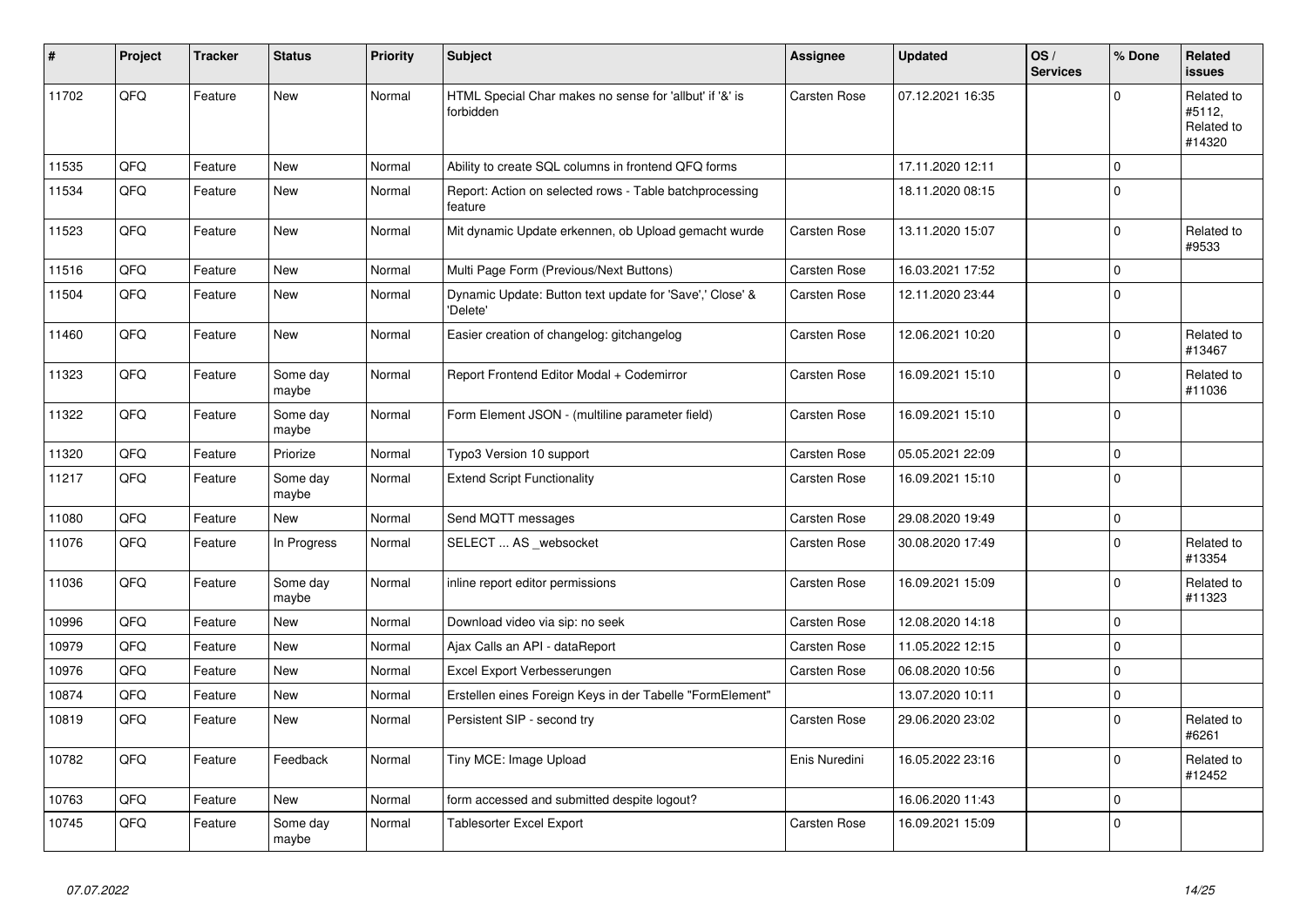| $\vert$ # | Project | <b>Tracker</b> | <b>Status</b>     | <b>Priority</b> | Subject                                                                                  | Assignee            | <b>Updated</b>   | OS/<br><b>Services</b> | % Done         | Related<br>issues                                                      |
|-----------|---------|----------------|-------------------|-----------------|------------------------------------------------------------------------------------------|---------------------|------------------|------------------------|----------------|------------------------------------------------------------------------|
| 10738     | QFQ     | Feature        | Some day<br>maybe | Normal          | CORS headers for external API requests                                                   |                     | 10.06.2020 14:00 |                        | $\mathbf 0$    |                                                                        |
| 10716     | QFQ     | Feature        | Some day<br>maybe | Normal          | Business Logic mit Externen Skripten                                                     | Carsten Rose        | 16.09.2021 15:10 |                        | $\mathbf 0$    | Related to<br>#10713,<br>Related to<br>#8217                           |
| 10714     | QFQ     | Feature        | <b>New</b>        | Normal          | multi Table Form                                                                         | Carsten Rose        | 16.03.2021 18:44 |                        | $\mathbf 0$    |                                                                        |
| 10593     | QFQ     | Feature        | <b>New</b>        | Normal          | label2: text behind input element                                                        | Carsten Rose        | 16.05.2020 10:57 |                        | $\Omega$       |                                                                        |
| 10569     | QFQ     | Feature        | Priorize          | Normal          | link _blank more safe                                                                    | Enis Nuredini       | 25.03.2022 12:44 |                        | $\mathbf 0$    |                                                                        |
| 10463     | QFQ     | Feature        | New               | Normal          | Report _link: expliztes setzen von HTML Tags (Bedarf fuer<br>'data-selenium' & 'id')     | Enis Nuredini       | 23.03.2022 09:23 |                        | $\Omega$       | Related to<br>#7648                                                    |
| 10443     | QFQ     | Feature        | In Progress       | Normal          | Konzept_api / _live                                                                      | Carsten Rose        | 07.05.2020 09:39 |                        | $\Omega$       |                                                                        |
| 10384     | QFQ     | Feature        | New               | Normal          | Parameter Exchange QFQ Instances                                                         |                     | 07.05.2020 09:38 |                        | $\Omega$       |                                                                        |
| 10345     | QFQ     | Feature        | New               | Normal          | Templates - Patterns QFQ Style                                                           |                     | 03.05.2021 21:01 |                        | $\mathbf 0$    | Related to<br>#10713                                                   |
| 10124     | QFQ     | Feature        | Feedback          | Normal          | gfg AAI-Login                                                                            | Karin Niffeler      | 07.05.2020 09:36 |                        | $\mathbf 0$    |                                                                        |
| 10119     | QFQ     | Feature        | <b>New</b>        | Normal          | Dropdown (selectlist) & TypeAhead: format and catagorize<br>list                         | Carsten Rose        | 07.05.2020 09:36 |                        | $\Omega$       |                                                                        |
| 10116     | QFQ     | Feature        | Some day<br>maybe | Normal          | TypeAhead: Tag - show inside 'input' element                                             | Carsten Rose        | 16.09.2021 15:09 |                        | $\overline{0}$ |                                                                        |
| 10095     | QFQ     | Feature        | Some day<br>maybe | Normal          | Generic Gitlab Integration into QFQ                                                      | Carsten Rose        | 16.09.2021 15:10 |                        | $\Omega$       |                                                                        |
| 10080     | QFQ     | Feature        | New               | Normal          | Popup on 'save' / 'close': configure dialog (answer<br>yes/no/cancle/)                   | Carsten Rose        | 28.03.2021 20:52 |                        | $\mathbf 0$    | Is duplicate<br>of #12262                                              |
| 10015     | QFG     | Feature        | Priorize          | Normal          | Monospace in Textarea                                                                    | Carsten Rose        | 03.02.2020 13:40 |                        | $\mathbf 0$    |                                                                        |
| 10014     | QFG     | Feature        | New               | Normal          | Manual.rst: describe behaviour and process order of<br>fillStoreVar, slaveId, sqlBefore, | Carsten Rose        | 01.02.2020 22:31 |                        | $\mathbf 0$    |                                                                        |
| 10013     | QFQ     | Feature        | Some day<br>maybe | Normal          | FE.typ=editor: CodeMirror                                                                | Carsten Rose        | 08.06.2022 10:37 |                        | $\Omega$       | Related to<br>#12611,<br>Related to<br>#12490.<br>Related to<br>#7732  |
| 10012     | QFQ     | Feature        | Priorize          | Normal          | redirectAllMailTo: {{beEmail:T}}                                                         | <b>Carsten Rose</b> | 08.05.2021 09:54 |                        | $\Omega$       | Related to<br>#12412,<br>Related to<br>#12413,<br>Related to<br>#10011 |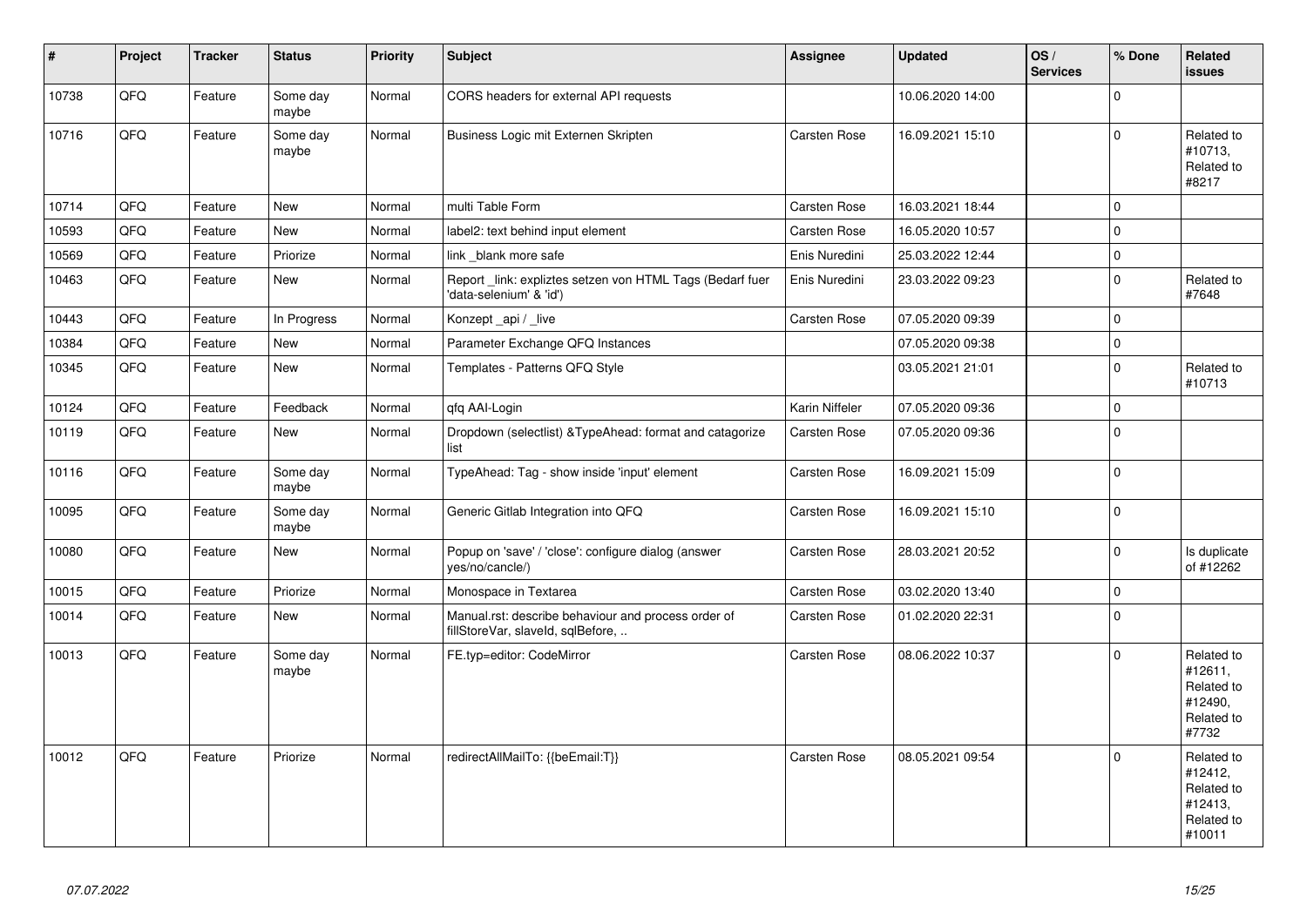| #     | Project | <b>Tracker</b> | <b>Status</b>     | <b>Priority</b> | <b>Subject</b>                                                                                                                        | Assignee            | <b>Updated</b>   | OS/<br><b>Services</b> | % Done         | Related<br>issues                                                    |
|-------|---------|----------------|-------------------|-----------------|---------------------------------------------------------------------------------------------------------------------------------------|---------------------|------------------|------------------------|----------------|----------------------------------------------------------------------|
| 10011 | QFQ     | Feature        | Priorize          | Normal          | Offer new STORE_TYPO3 Variable 'beUser', 'beEmail'                                                                                    | <b>Carsten Rose</b> | 08.05.2021 09:51 |                        | $\Omega$       | Related to<br>#10012,<br>Related to<br>#12511                        |
| 10005 | QFQ     | Feature        | Priorize          | Normal          | Report / special column name:  AS calendar                                                                                            | Carsten Rose        | 03.06.2020 17:28 |                        | $\mathbf 0$    |                                                                      |
| 10003 | QFQ     | Feature        | Priorize          | Normal          | fieldset: stronger visualize group                                                                                                    | Benjamin Baer       | 12.02.2020 08:13 |                        | 0              |                                                                      |
| 9983  | QFQ     | Feature        | New               | Normal          | Report Notation: new keyword 'range'                                                                                                  | <b>Carsten Rose</b> | 01.02.2020 15:55 |                        | 0              |                                                                      |
| 9968  | QFQ     | Feature        | Priorize          | Normal          | Tooltip in Links for Developer                                                                                                        | Carsten Rose        | 01.02.2020 23:17 |                        | $\Omega$       |                                                                      |
| 9928  | QFQ     | Feature        | Priorize          | Normal          | SpecialColumnName: a) Deprecated: ' AS "_+tag " ', b)<br>New: ' AS "_ <tag1><tag2>"'</tag2></tag1>                                    | Carsten Rose        | 01.02.2020 23:17 |                        | $\Omega$       | Related to<br>#9929                                                  |
| 9927  | QFQ     | Feature        | <b>New</b>        | Normal          | QFQ Update: a) Update nur machen wenn BE User<br>eingeloggt ist., b) Bei Fehler genaue Meldung welcher<br>Updateschritt Probleme hat. | <b>Carsten Rose</b> | 22.01.2020 12:59 |                        | $\mathbf 0$    |                                                                      |
| 9900  | QFQ     | Feature        | Priorize          | Normal          | Generic API Call: tt-content record >> JSON                                                                                           | <b>Carsten Rose</b> | 01.02.2020 10:13 |                        | $\mathbf 0$    |                                                                      |
| 9853  | QFQ     | Feature        | <b>New</b>        | Normal          | Check das SQL / QFQ / Mail Logfile geschrieben wird                                                                                   |                     | 09.01.2020 11:15 |                        | $\mathbf 0$    |                                                                      |
| 9811  | QFQ     | Feature        | New               | Normal          | Report: tag every n'th row                                                                                                            | Carsten Rose        | 01.02.2020 23:22 |                        | $\Omega$       |                                                                      |
| 9781  | QFQ     | Feature        | New               | Normal          | Button: CSS class to make buttons smaller                                                                                             | Carsten Rose        | 01.02.2020 23:22 |                        | $\overline{0}$ |                                                                      |
| 9777  | QFQ     | Feature        | New               | Normal          | Logging QFQ Variables                                                                                                                 | <b>Carsten Rose</b> | 16.12.2019 17:17 |                        | 0              |                                                                      |
| 9707  | QFQ     | Feature        | New               | Normal          | SIP security: encode pageld and check pageld on decode                                                                                | <b>Carsten Rose</b> | 01.02.2020 23:22 |                        | $\mathbf 0$    |                                                                      |
| 9706  | QFQ     | Feature        | New               | Normal          | Multi File Upload (hidden template group)                                                                                             | Carsten Rose        | 01.02.2020 23:22 |                        | $\Omega$       | Related to<br>#7521,<br>Related to<br>#5562,<br>Related to<br>#13330 |
| 9704  | QFQ     | Feature        | Some day<br>maybe | Normal          | Thumbnails Generieren beim Splitten von PDF Files                                                                                     | <b>Carsten Rose</b> | 11.12.2019 16:01 |                        | $\Omega$       |                                                                      |
| 9668  | QFQ     | Feature        | Priorize          | Normal          | Form.mode: rename 'hidden' to 'hide'                                                                                                  | Carsten Rose        | 05.05.2021 22:14 |                        | $\mathbf 0$    | Related to<br>#6437                                                  |
| 9602  | QFQ     | Feature        | <b>New</b>        | Normal          | Form definition as JSON                                                                                                               | <b>Carsten Rose</b> | 01.02.2020 23:21 |                        | $\Omega$       | Related to<br>#9600                                                  |
| 9579  | QFQ     | Feature        | Some day<br>maybe | Normal          | Multiform with Process Row                                                                                                            | <b>Carsten Rose</b> | 11.12.2019 16:01 |                        | 0              |                                                                      |
| 9537  | QFQ     | Feature        | New               | Normal          | FormEditor: Edit fieldset in FrontEnd                                                                                                 | Carsten Rose        | 01.02.2020 23:22 |                        | 0              |                                                                      |
| 9394  | QFQ     | Feature        | Priorize          | Normal          | REST: allow for non numerical ids in get requests                                                                                     | Carsten Rose        | 05.05.2021 22:10 |                        | 0              |                                                                      |
| 9352  | QFQ     | Feature        | New               | Normal          | FE 'Native' fire slaveld, sqlAfter, sqlIns                                                                                            | Carsten Rose        | 01.02.2020 23:22 |                        | $\mathbf 0$    |                                                                      |
| 9348  | QFQ     | Feature        | New               | Normal          | defaultThumbnailSize: pre render thumbnails                                                                                           | Carsten Rose        | 12.06.2021 09:05 |                        | 0              |                                                                      |
| 9346  | QFG     | Feature        | Priorize          | Normal          | beforeSave: check if an upload is given                                                                                               | Carsten Rose        | 11.06.2021 21:18 |                        | 0              |                                                                      |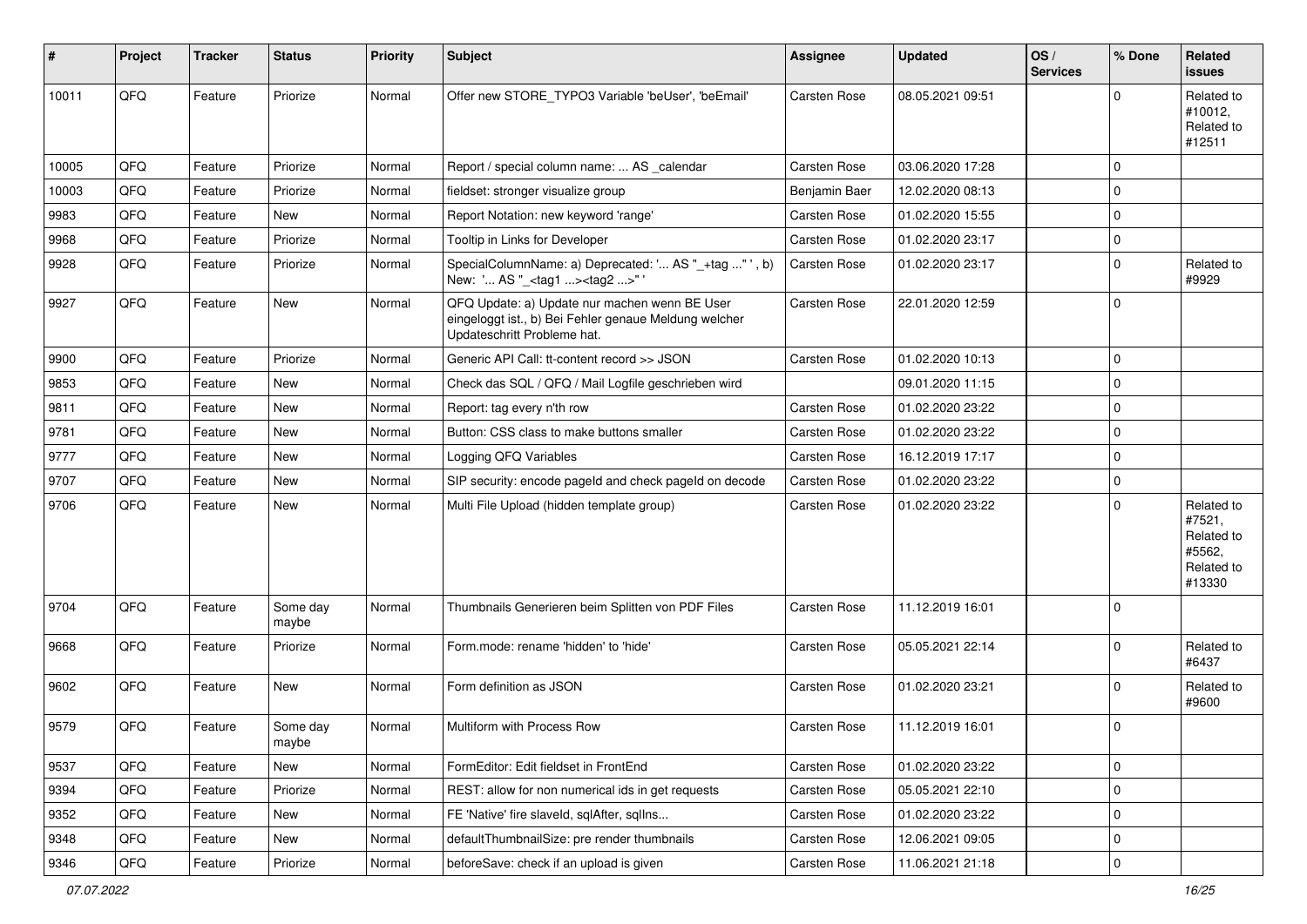| #    | Project | <b>Tracker</b> | <b>Status</b>     | <b>Priority</b> | Subject                                                                                                | <b>Assignee</b>     | <b>Updated</b>   | OS/<br><b>Services</b> | % Done      | Related<br><b>issues</b> |
|------|---------|----------------|-------------------|-----------------|--------------------------------------------------------------------------------------------------------|---------------------|------------------|------------------------|-------------|--------------------------|
| 9221 | QFQ     | Feature        | <b>New</b>        | Normal          | typeAhead: Zeichenlimite ausschalten                                                                   | Carsten Rose        | 29.06.2022 22:36 |                        | $\Omega$    |                          |
| 9208 | QFQ     | Feature        | <b>New</b>        | Normal          | Manage 'recent' records                                                                                | Carsten Rose        | 01.02.2020 23:22 |                        | $\Omega$    |                          |
| 9136 | QFQ     | Feature        | New               | Normal          | Create ZIP files with dynamic PDFs                                                                     | Carsten Rose        | 06.07.2022 13:21 |                        | $\mathbf 0$ |                          |
| 9135 | QFQ     | Feature        | Priorize          | Normal          | Progress Bar generic / replace old hourglass download<br>popup                                         | Benjamin Baer       | 03.01.2022 07:43 |                        | $\Omega$    |                          |
| 9130 | QFQ     | Feature        | Some day<br>maybe | Normal          | tablesorter: Automatic Row numbering / Zeilenummer                                                     | Benjamin Baer       | 01.02.2020 23:22 |                        | $\Omega$    |                          |
| 9129 | QFQ     | Feature        | <b>New</b>        | Normal          | sqlValidate: Message as notification, not as error                                                     | Carsten Rose        | 01.02.2020 23:22 |                        | $\Omega$    | Related to<br>#9128      |
| 9128 | QFQ     | Feature        | <b>New</b>        | Normal          | Error Message: not replaced variables- a) replace back to<br>'{{', b) underline                        | Carsten Rose        | 01.02.2020 23:22 |                        | $\Omega$    | Related to<br>#9129      |
| 8975 | QFQ     | Feature        | <b>New</b>        | Normal          | Report Notation: 2.0                                                                                   | Carsten Rose        | 01.02.2020 23:22 |                        | $\mathbf 0$ | Related to<br>#8963      |
| 8963 | QFQ     | Feature        | Priorize          | Normal          | Setting values in a store: flexible way                                                                | Carsten Rose        | 05.05.2021 22:10 |                        | $\mathbf 0$ | Related to<br>#8975      |
| 8894 | QFQ     | Feature        | Some day<br>maybe | Normal          | Documentation Tags Usable in QFQ Application                                                           | Carsten Rose        | 11.12.2019 16:01 |                        | $\Omega$    |                          |
| 8892 | QFQ     | Feature        | Some day<br>maybe | Normal          | Display and Edit SQL Comments in Form Editor                                                           | Carsten Rose        | 11.12.2019 16:01 |                        | $\mathbf 0$ |                          |
| 8806 | QFQ     | Feature        | <b>New</b>        | Normal          | SQL Function nl2br                                                                                     | Carsten Rose        | 01.02.2020 23:22 |                        | $\Omega$    |                          |
| 8719 | QFQ     | Feature        | <b>New</b>        | Normal          | extraButtonLock: add support for 0/1                                                                   | Carsten Rose        | 01.02.2020 23:22 |                        | 0           |                          |
| 8702 | QFQ     | Feature        | New               | Normal          | Load Record which is locked: missing user info                                                         | Carsten Rose        | 11.12.2019 16:16 |                        | $\mathbf 0$ | Related to<br>#9789      |
| 8586 | QFQ     | Feature        | Some day<br>maybe | Normal          | QFQ: Enhance Error message for 'record not found'                                                      | Carsten Rose        | 16.09.2021 15:10 |                        | $\Omega$    |                          |
| 8585 | QFQ     | Feature        | Priorize          | Normal          | Enhance Error message for 'unknown form'                                                               | Carsten Rose        | 01.02.2020 10:13 |                        | $\mathbf 0$ |                          |
| 8584 | QFQ     | Feature        | Priorize          | Normal          | FE 'Action' - never assign to Container (except Template<br>Group)                                     | Carsten Rose        | 01.02.2020 10:13 |                        | $\Omega$    |                          |
| 8520 | QFQ     | Feature        | Some day<br>maybe | Normal          | Bring QFQ to Composer                                                                                  | Carsten Rose        | 16.09.2021 15:10 |                        | $\mathbf 0$ |                          |
| 8336 | QFQ     | Feature        | <b>New</b>        | Normal          | Form > modified > Close New: a) Optional disable popup, b)<br>custom text, c) mode on save: close stay | <b>Carsten Rose</b> | 01.02.2020 23:22 |                        | $\mathbf 0$ | Related to<br>#8335      |
| 8277 | QFQ     | Feature        | Priorize          | Normal          | fe.parameter.default=                                                                                  | Carsten Rose        | 01.02.2020 23:17 |                        | $\mathbf 0$ | Related to<br>#8113      |
| 8217 | QFQ     | Feature        | New               | Normal          | if-elseif-else construct                                                                               | Carsten Rose        | 16.03.2021 18:41 |                        | 0           | Related to<br>#10716     |
| 8187 | QFQ     | Feature        | New               | Normal          | Subrecord: enable/hide new button - make new/edit/delete<br>customizeable.                             | Carsten Rose        | 06.03.2021 18:44 |                        | 0           | Related to<br>#11326     |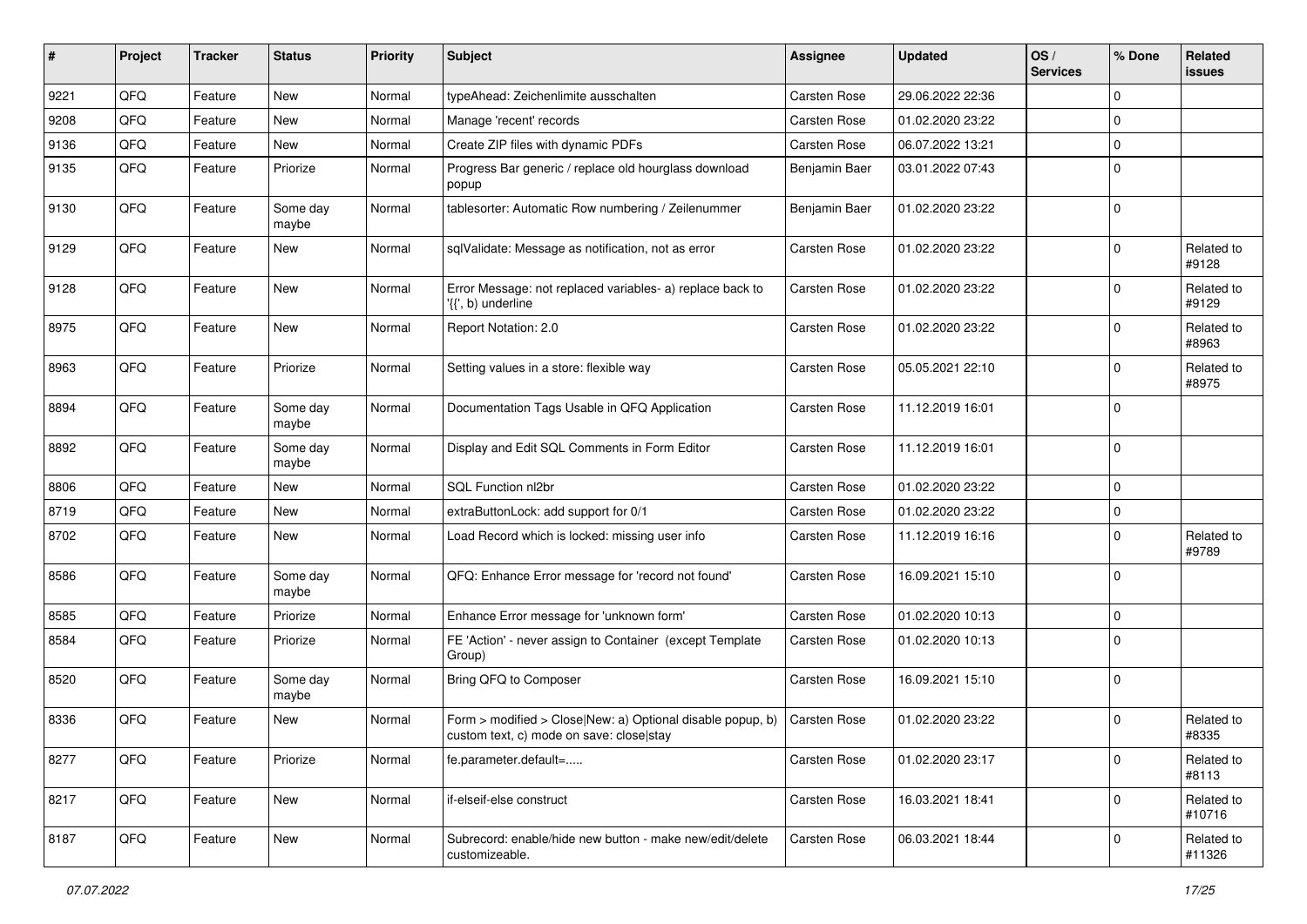| $\sharp$ | Project | <b>Tracker</b> | <b>Status</b>     | <b>Priority</b> | Subject                                                                 | Assignee            | <b>Updated</b>   | OS/<br><b>Services</b> | % Done      | Related<br><b>issues</b>                                               |
|----------|---------|----------------|-------------------|-----------------|-------------------------------------------------------------------------|---------------------|------------------|------------------------|-------------|------------------------------------------------------------------------|
| 8101     | QFQ     | Feature        | Some day<br>maybe | Normal          | Password hash: support further hashing methods                          | Carsten Rose        | 16.09.2021 15:10 |                        | $\Omega$    |                                                                        |
| 8089     | QFQ     | Feature        | New               | Normal          | Copy/Paste for FormElements                                             | <b>Carsten Rose</b> | 01.02.2020 23:22 |                        | 0           |                                                                        |
| 8056     | QFQ     | Feature        | Some day<br>maybe | Normal          | Termin Organisation (Reservation)                                       |                     | 01.02.2020 23:19 |                        | $\mathbf 0$ | Related to<br>#8658                                                    |
| 8044     | QFQ     | Feature        | Priorize          | Normal          | Transaction: a) Form, b) Report                                         | Carsten Rose        | 05.05.2021 22:14 |                        | $\mathbf 0$ | Related to<br>#8043                                                    |
| 8034     | QFQ     | Feature        | Priorize          | Normal          | FormElement 'data': 22.22.2222 should not be accepted                   | Carsten Rose        | 01.02.2020 10:13 |                        | $\mathbf 0$ |                                                                        |
| 7965     | QFQ     | Feature        | Priorize          | Normal          | Input type 'text' with visual format - currency                         | Benjamin Baer       | 03.01.2022 07:45 |                        | $\mathbf 0$ |                                                                        |
| 7924     | QFQ     | Feature        | New               | Normal          | Radio/Checkbox with Tooltip                                             | Carsten Rose        | 01.02.2020 23:22 |                        | $\Omega$    |                                                                        |
| 7921     | QFQ     | Feature        | Some day<br>maybe | Normal          | Rest API Export: URL kuerzer machen                                     |                     | 01.02.2020 23:19 |                        | $\mathbf 0$ |                                                                        |
| 7920     | QFQ     | Feature        | New               | Normal          | FE: Syntax Highlight, Zeinlenumbruch                                    | <b>Carsten Rose</b> | 01.02.2020 10:03 |                        | $\mathbf 0$ |                                                                        |
| 7812     | QFQ     | Feature        | New               | Normal          | FE 'Subrecord' - new option 'subrecordShowFilter',<br>'subrecordPaging' | Carsten Rose        | 01.02.2020 23:22 |                        | $\mathbf 0$ |                                                                        |
| 7732     | QFQ     | Feature        | Some day<br>maybe | Normal          | Javascript: Lazy Loading der add on libs                                | Benjamin Baer       | 08.06.2022 10:38 |                        | $\mathbf 0$ | Related to<br>#12611,<br>Related to<br>#12490,<br>Related to<br>#10013 |
| 7730     | QFQ     | Feature        | Priorize          | Normal          | SELECT Box: title in between                                            | Benjamin Baer       | 01.02.2020 23:22 |                        | $\mathbf 0$ |                                                                        |
| 7683     | QFQ     | Feature        | <b>New</b>        | Normal          | Special column names in '{{ SELECT  AS _link }}' should<br>be detected  | <b>Carsten Rose</b> | 01.02.2020 23:21 |                        | 0           |                                                                        |
| 7681     | QFQ     | Feature        | <b>New</b>        | Normal          | Optional switch off 'check for modified record'                         | Carsten Rose        | 01.02.2020 23:21 |                        | 0           |                                                                        |
| 7660     | QFQ     | Feature        | <b>New</b>        | Normal          | IMAP: import mails to DB, move / delete mails                           | <b>Carsten Rose</b> | 01.02.2020 09:52 |                        | $\mathbf 0$ |                                                                        |
| 7630     | QFQ     | Feature        | Priorize          | Normal          | detailed error message for simple upload                                | Carsten Rose        | 01.02.2020 10:13 |                        | $\mathbf 0$ |                                                                        |
| 7522     | QFQ     | Feature        | Priorize          | Normal          | Inserting default index.html to folder (Avoid Apache<br>Indexing)       | Carsten Rose        | 01.02.2020 10:13 |                        | $\mathbf 0$ |                                                                        |
| 7521     | QFQ     | Feature        | New               | Normal          | TemplateGroup: fe.type=upload                                           | <b>Carsten Rose</b> | 01.02.2020 23:21 |                        | $\Omega$    | Related to<br>#9706                                                    |
| 7520     | QFQ     | Feature        | New               | Normal          | QR Code:  AS _qr ( AS _link)                                            | Carsten Rose        | 01.02.2020 23:22 |                        | 0           |                                                                        |
| 7519     | QFQ     | Feature        | New               | Normal          | Select: Multi                                                           | Carsten Rose        | 01.02.2020 23:22 |                        | 0           |                                                                        |
| 7481     | QFG     | Feature        | New               | Normal          | Detect 'BaseUrl' automatically                                          | Carsten Rose        | 01.02.2020 23:21 |                        | $\mathbf 0$ |                                                                        |
| 7480     | QFQ     | Feature        | New               | Normal          | Record History (Undo / Redo)                                            | Carsten Rose        | 11.12.2019 16:16 |                        | 0           | Related to<br>#2361                                                    |
| 7453     | QFQ     | Feature        | Some day<br>maybe | Normal          | import / export forms QFQ                                               | Carsten Rose        | 16.09.2021 15:10 |                        | 0           |                                                                        |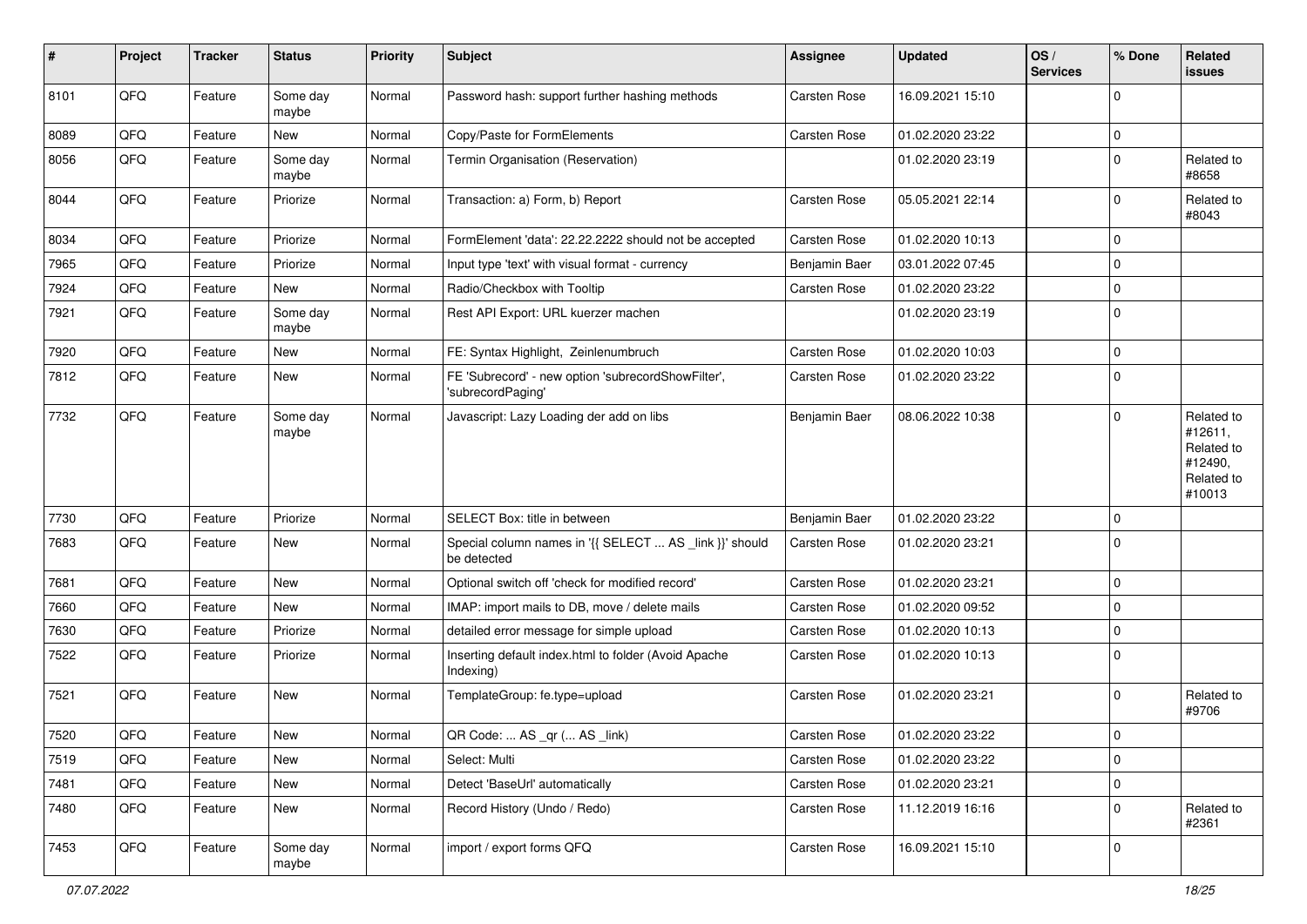| #    | Project | <b>Tracker</b> | <b>Status</b>     | <b>Priority</b> | <b>Subject</b>                                                                                 | Assignee            | <b>Updated</b>   | OS/<br><b>Services</b> | % Done      | Related<br>issues         |
|------|---------|----------------|-------------------|-----------------|------------------------------------------------------------------------------------------------|---------------------|------------------|------------------------|-------------|---------------------------|
| 7452 | QFQ     | Feature        | Some day<br>maybe | Normal          | automate deployment new QFQ version                                                            | Carsten Rose        | 16.09.2021 15:10 |                        | $\Omega$    |                           |
| 7342 | QFQ     | Feature        | New               | Normal          | add content = hide_this                                                                        | Carsten Rose        | 01.02.2020 23:21 |                        | 0           |                           |
| 7336 | QFQ     | Feature        | Some day<br>maybe | Normal          | PDF Upload: disallow PDFs with specific Meta information                                       | Carsten Rose        | 11.12.2019 16:01 |                        | $\mathbf 0$ |                           |
| 7290 | QFQ     | Feature        | Priorize          | Normal          | FormEditor: title as textarea if LEN(title)>60                                                 | <b>Carsten Rose</b> | 01.02.2020 10:13 |                        | $\mathbf 0$ | Blocked by<br>#7682       |
| 7280 | QFQ     | Feature        | New               | Normal          | recently used table                                                                            | Carsten Rose        | 01.02.2020 23:21 |                        | $\mathbf 0$ |                           |
| 7278 | QFQ     | Feature        | Some day<br>maybe | Normal          | Form: Wert vordefinieren der immer gesetzt wird                                                |                     | 02.05.2021 09:27 |                        | $\Omega$    |                           |
| 7239 | QFQ     | Feature        | New               | Normal          | TinyMCE: html tag whitelist                                                                    | <b>Carsten Rose</b> | 01.02.2020 23:21 |                        | $\mathbf 0$ | Related to<br>#14320      |
| 7229 | QFQ     | Feature        | Some day<br>maybe | Normal          | New FormElement.type: Button                                                                   |                     | 01.02.2021 12:32 |                        | $\Omega$    |                           |
| 7217 | QFQ     | Feature        | Priorize          | Normal          | Download: notice User if `_sip=?` is missing                                                   | <b>Carsten Rose</b> | 01.02.2020 10:13 |                        | $\mathbf 0$ |                           |
| 7175 | QFQ     | Feature        | New               | Normal          | Upload: md5 hash as filename                                                                   | Carsten Rose        | 01.02.2020 23:21 |                        | $\Omega$    |                           |
| 7119 | QFQ     | Feature        | <b>New</b>        | Normal          | Upload: scaleDownWidth, scaleDownHeight                                                        | Carsten Rose        | 01.02.2020 23:21 |                        | $\mathbf 0$ |                           |
| 7109 | QFQ     | Feature        | New               | Normal          | Dynamic Updates: row/element hide                                                              | Carsten Rose        | 01.02.2020 23:22 |                        | $\Omega$    | Has<br>duplicate<br>#4081 |
| 7108 | QFQ     | Feature        | Some day<br>maybe | Normal          | <b>QFQ Wrap Elements</b>                                                                       |                     | 11.12.2019 16:01 |                        | $\Omega$    |                           |
| 7107 | QFQ     | Feature        | Some day<br>maybe | Normal          | Showcase Registration Tool: Anmeldung / Administration :<br>Liste Anmeldungen / Emaileinaldung | Carsten Rose        | 11.12.2019 16:01 |                        | $\Omega$    |                           |
| 7106 | QFQ     | Feature        | Some day<br>maybe | Normal          | Beispiel Nummerierung von Rows in Report                                                       |                     | 11.12.2019 16:01 |                        | $\Omega$    |                           |
| 7105 | QFQ     | Feature        | Some day<br>maybe | Normal          | Beispiel wie man in einer zweiten Tabelle speichert.                                           |                     | 11.12.2019 16:01 |                        | $\mathbf 0$ |                           |
| 7104 | QFQ     | Feature        | Some day<br>maybe | Normal          | Manual: hint about escaping if '\r' appears in mail body                                       |                     | 11.12.2019 16:01 |                        | 0           |                           |
| 7102 | QFQ     | Feature        | <b>New</b>        | Normal          | Comment sign in report: '#' and '--'                                                           | <b>Carsten Rose</b> | 01.02.2020 23:21 |                        | $\Omega$    |                           |
| 7100 | QFQ     | Feature        | Some day<br>maybe | Normal          | Download: log access, max downloads, time limit                                                |                     | 01.02.2020 23:19 |                        | $\Omega$    |                           |
| 7099 | QFQ     | Feature        | New               | Normal          | Redesign FormEditor                                                                            | Carsten Rose        | 01.02.2020 23:21 |                        | $\mathbf 0$ |                           |
| 6998 | QFQ     | Feature        | Priorize          | Normal          | Form: with debug=on show column information as tooltip of<br>column label                      | Carsten Rose        | 01.02.2020 10:13 |                        | $\mathbf 0$ |                           |
| 6992 | QFG     | Feature        | Some day<br>maybe | Normal          | DB exception: Syntax Highlight                                                                 |                     | 11.12.2019 16:01 |                        | 0           | Related to<br>#5450       |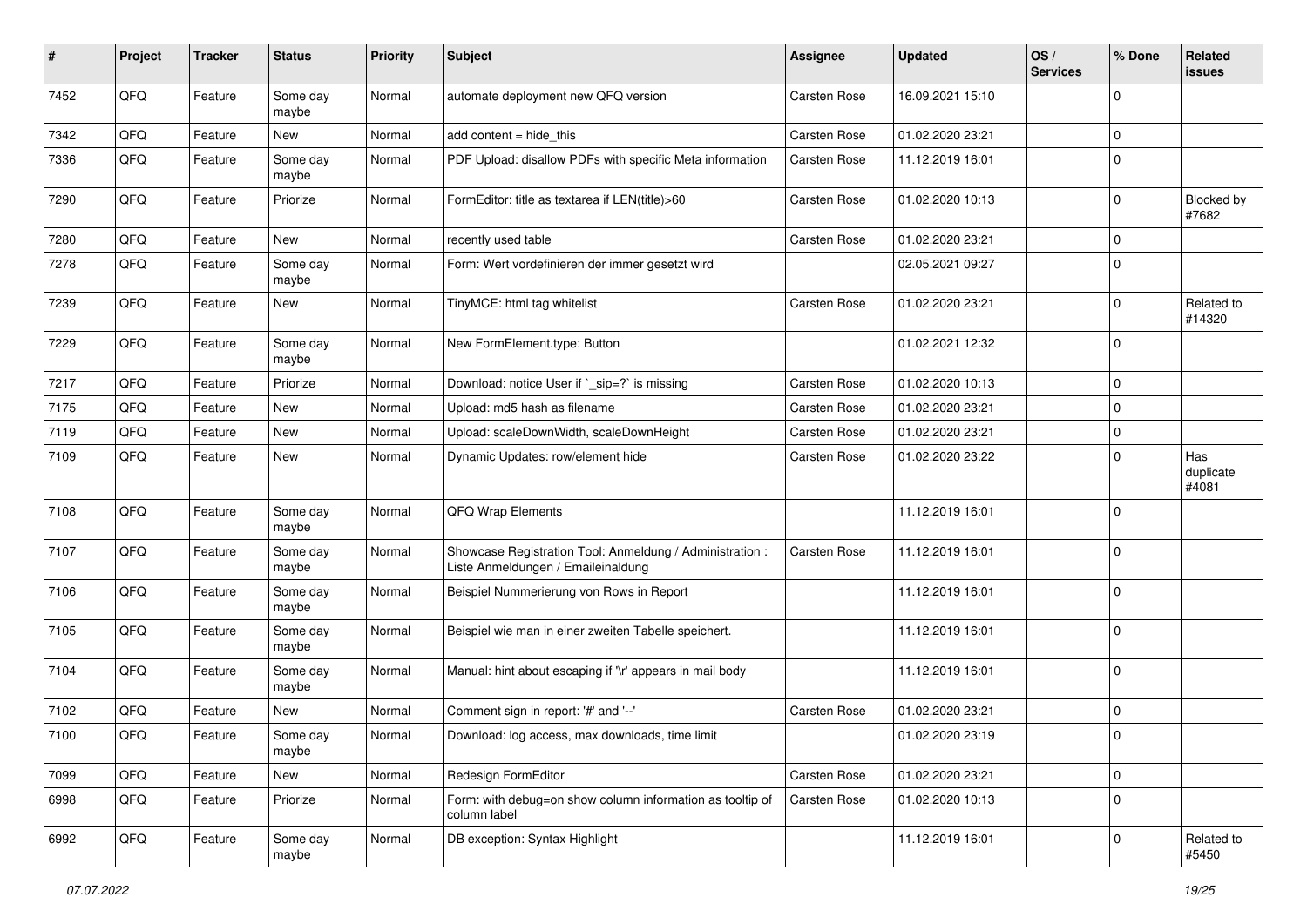| #    | Project        | <b>Tracker</b> | <b>Status</b>     | <b>Priority</b> | <b>Subject</b>                                                                                                             | Assignee            | <b>Updated</b>   | OS/<br><b>Services</b> | % Done      | Related<br>issues                           |
|------|----------------|----------------|-------------------|-----------------|----------------------------------------------------------------------------------------------------------------------------|---------------------|------------------|------------------------|-------------|---------------------------------------------|
| 6972 | QFQ            | Feature        | Some day<br>maybe | Normal          | Fabric Clipboard / cross browser tab                                                                                       | Benjamin Baer       | 01.02.2020 23:21 |                        | $\Omega$    |                                             |
| 6970 | QFQ            | Feature        | Some day<br>maybe | Normal          | tablesorter: default fuer 'sortReset' aendern von 'Ctrl' zu 'Alt'                                                          | Benjamin Baer       | 01.02.2020 23:21 |                        | $\mathbf 0$ |                                             |
| 6870 | QFQ            | Feature        | Priorize          | Normal          | Click on '_link' triggers an API call                                                                                      | Benjamin Baer       | 03.01.2022 08:25 |                        | $\mathbf 0$ |                                             |
| 6855 | QFQ            | Feature        | New               | Normal          | With {{feUser:U}}!={{feUser:T}}: Save / Delete: only possible<br>with {{feUserSave:U}}='yes' and '{{feUserDelete:U}}='yes' | Carsten Rose        | 01.02.2020 23:21 |                        | $\mathbf 0$ |                                             |
| 6801 | QFQ            | Feature        | Priorize          | Normal          | Fabric: Maximize / FullIscreen                                                                                             | Benjamin Baer       | 21.03.2022 09:56 |                        | $\mathbf 0$ |                                             |
| 6765 | QFQ            | Feature        | New               | Normal          | Moeglichkeit via QFQ eigene Logs zu schreiben                                                                              | Carsten Rose        | 01.02.2020 23:21 |                        | $\mathbf 0$ |                                             |
| 6723 | QFQ            | Feature        | New               | Normal          | Report QFQ Installation and Version                                                                                        | <b>Carsten Rose</b> | 12.06.2021 09:07 |                        | 0           |                                             |
| 6715 | QFQ            | Feature        | Some day<br>maybe | Normal          | Code-Refactoring: dbArray vereinheitlichen                                                                                 | <b>Carsten Rose</b> | 11.12.2019 16:02 |                        | $\Omega$    |                                             |
| 6704 | QFQ            | Feature        | Some day<br>maybe | Normal          | Upload Mode: Bilder in Notizen rechts sollen aktuellen<br>Upload repräsentieren.                                           |                     | 01.02.2020 23:19 |                        | $\mathbf 0$ | Related to<br>#3264                         |
| 6602 | QFQ            | Feature        | <b>New</b>        | Normal          | Formlet: in Report auf Mausklick ein mini-form oeffnen                                                                     | <b>Carsten Rose</b> | 11.12.2019 16:16 |                        | $\mathbf 0$ |                                             |
| 6594 | QFQ            | Feature        | New               | Normal          | Excel: on download, check if there is a valid sip                                                                          | <b>Carsten Rose</b> | 01.02.2020 23:21 |                        | $\Omega$    |                                             |
| 6515 | QFQ            | Feature        | Some day<br>maybe | Normal          | Formular: Felder dynamisch ein/ausblenden                                                                                  |                     | 11.12.2019 16:02 |                        | $\Omega$    |                                             |
| 6437 | QFQ            | Feature        | <b>New</b>        | Normal          | Neuer Mode Button bei FormElementen                                                                                        | <b>Carsten Rose</b> | 01.02.2020 23:21 |                        | $\Omega$    | Related to<br>#9668.<br>Blocked by<br>#9678 |
| 6299 | QFQ            | Feature        | Some day<br>maybe | Normal          | Attack detection: log table with invalid SIP access                                                                        |                     | 11.12.2019 16:02 |                        | $\Omega$    | Related to<br>#3947                         |
| 6292 | QFQ            | Feature        | New               | Normal          | Download: File speichern mit Hash aber original Filename in<br>der Datenbank vermerken fuer Downloads                      | <b>Carsten Rose</b> | 01.02.2020 23:21 |                        | $\Omega$    |                                             |
| 6289 | QFQ            | Feature        | <b>New</b>        | Normal          | Form: Log                                                                                                                  | <b>Carsten Rose</b> | 01.02.2020 23:21 |                        | $\Omega$    |                                             |
| 6288 | QFQ            | Feature        | Some day<br>maybe | Normal          | Best Practice: Erklaeren wie man ein Formular ganz in<br>'weiss' erstellen kann                                            |                     | 11.12.2019 16:02 |                        | 0           |                                             |
| 6261 | QFQ            | Feature        | <b>New</b>        | Normal          | Persistent SIP                                                                                                             | <b>Carsten Rose</b> | 12.06.2021 09:07 |                        | $\Omega$    | Related to<br>#10819                        |
| 6250 | $\mathsf{QFQ}$ | Feature        | In Progress       | Normal          | Enhance layout: a) Subrecord, b) Subrecord-Title                                                                           | Carsten Rose        | 01.02.2020 23:22 |                        | $\mathbf 0$ | Related to<br>#5391                         |
| 6224 | QFQ            | Feature        | Priorize          | Normal          | Dynamic update: fade in/out fields                                                                                         | Benjamin Baer       | 21.03.2022 09:50 |                        | $\mathbf 0$ |                                             |
| 6084 | QFQ            | Feature        | Some day<br>maybe | Normal          | New escape type: 'D' - convert date                                                                                        |                     | 01.02.2020 23:19 |                        | 0           |                                             |
| 6083 | QFG            | Feature        | Some day<br>maybe | Normal          | Dynamic Update: Value Check via SQL                                                                                        |                     | 11.12.2019 16:02 |                        | 0           |                                             |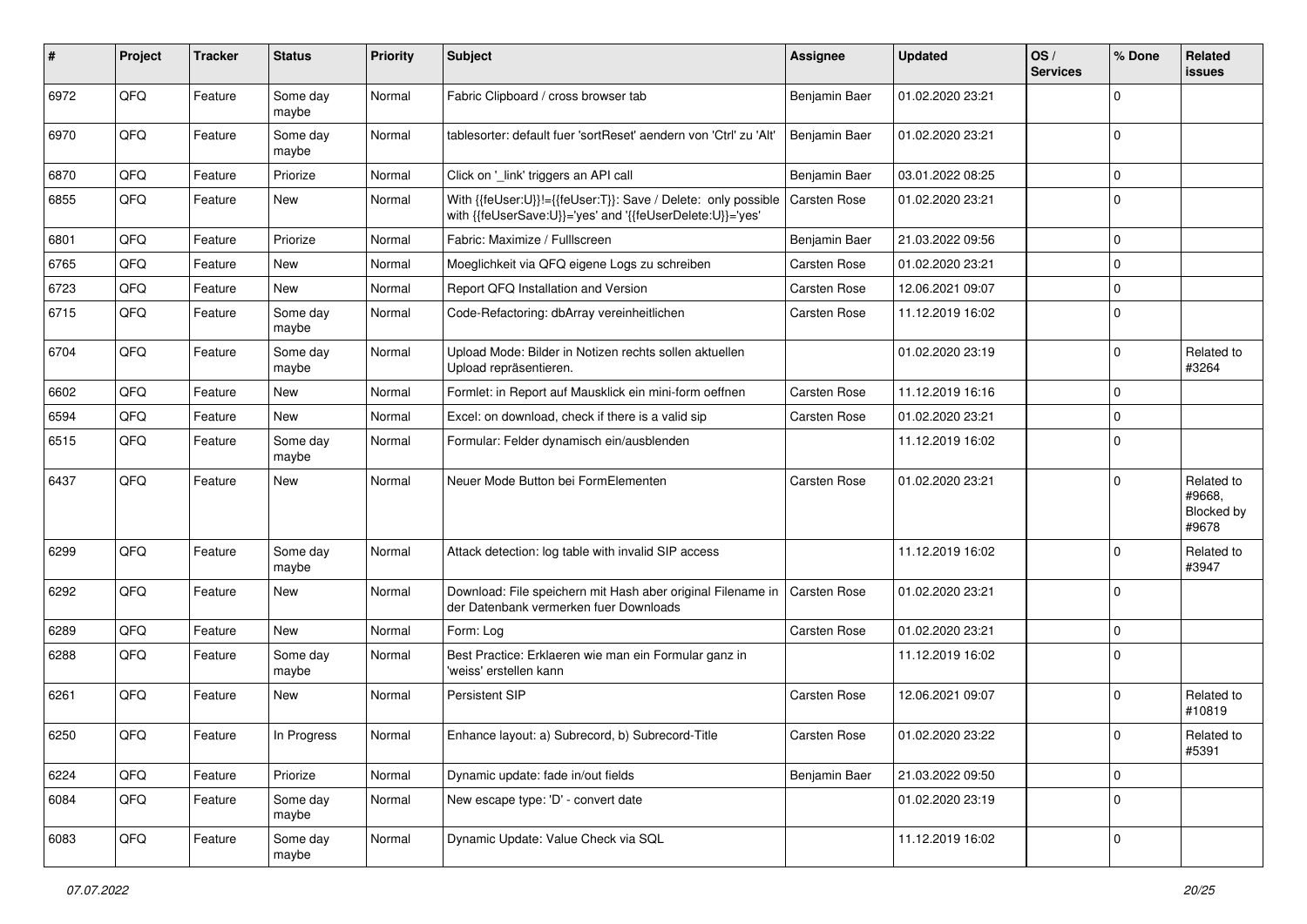| #    | Project | <b>Tracker</b> | <b>Status</b>     | <b>Priority</b> | Subject                                                                           | Assignee            | <b>Updated</b>   | OS/<br><b>Services</b> | % Done      | Related<br>issues                           |
|------|---------|----------------|-------------------|-----------------|-----------------------------------------------------------------------------------|---------------------|------------------|------------------------|-------------|---------------------------------------------|
| 5983 | QFQ     | Feature        | Some day<br>maybe | Normal          | Form Submit (save & update): normalize date/-time FE                              | Carsten Rose        | 01.02.2020 23:19 |                        | $\mathbf 0$ |                                             |
| 5942 | QFQ     | Feature        | Priorize          | Normal          | 'L' and 'type': append to links, generate via '_link' by using<br>'n.             | <b>Carsten Rose</b> | 01.02.2020 10:13 |                        | $\mathbf 0$ |                                             |
| 5923 | QFQ     | Feature        | Some day<br>maybe | Normal          | fillStoreSystemBySqlLate                                                          |                     | 01.02.2020 23:19 |                        | $\Omega$    |                                             |
| 5895 | QFQ     | Feature        | Some day<br>maybe | Normal          | Tutorial: List of all QFQ Features                                                |                     | 01.02.2020 23:19 |                        | $\mathbf 0$ |                                             |
| 5894 | QFQ     | Feature        | Feedback          | Normal          | Typeahead in Report: show/hide rows dynamically                                   | <b>Carsten Rose</b> | 18.02.2022 08:50 |                        | $\Omega$    | Related to<br>#5893.<br>Related to<br>#5885 |
| 5893 | QFQ     | Feature        | Some day<br>maybe | Normal          | Edit on double-click                                                              |                     | 01.02.2020 23:19 |                        | 0           | Related to<br>#5894                         |
| 5892 | QFQ     | Feature        | Some day<br>maybe | Normal          | QFQ should use T3 API to manipulate FE GROUP<br>membership                        |                     | 01.02.2020 23:20 |                        | $\mathbf 0$ |                                             |
| 5852 | QFQ     | Feature        | Some day<br>maybe | Normal          | Logging: mail.log / sql.log - im FE anzeigen und via AJAX<br>aktualisieren        | <b>Carsten Rose</b> | 01.02.2020 23:19 |                        | $\mathbf 0$ | Related to<br>#5885                         |
| 5851 | QFQ     | Feature        | Some day<br>maybe | Normal          | Queue System implementieren: MQTT, RabbitMQ                                       |                     | 01.02.2020 23:20 |                        | $\Omega$    | Related to<br>#5715                         |
| 5850 | QFQ     | Feature        | Some day<br>maybe | Normal          | Deployment: In QFQ Doc best practice fuer zeitgemaesses<br>Deployment beschreiben |                     | 01.02.2020 23:20 |                        | $\mathbf 0$ |                                             |
| 5805 | QFQ     | Feature        | Some day<br>maybe | Normal          | TypeAHead SQL value instead of key stored                                         |                     | 01.02.2020 23:19 |                        | $\Omega$    | Related to<br>#5444                         |
| 5783 | QFQ     | Feature        | Some day<br>maybe | Normal          | <b>BPMN View/Edit</b>                                                             |                     | 11.12.2019 16:02 |                        | $\mathbf 0$ |                                             |
| 5782 | QFQ     | Feature        | <b>New</b>        | Normal          | NextCloud API                                                                     | <b>Carsten Rose</b> | 01.02.2020 10:02 |                        | $\mathbf 0$ |                                             |
| 5695 | QFQ     | Feature        | In Progress       | Normal          | Multiform                                                                         | Carsten Rose        | 02.01.2021 18:38 |                        | $\mathbf 0$ |                                             |
| 5665 | QFQ     | Feature        | Some day<br>maybe | Normal          | Versuch das '{{!' nicht mehr noetig ist.                                          | Carsten Rose        | 01.02.2020 23:20 |                        | $\Omega$    | Related to<br>#7432,<br>Related to<br>#7434 |
| 5579 | QFQ     | Feature        | Some day<br>maybe | Normal          | Enhance Doc / Presentation: variable type 'link column type'                      | <b>Carsten Rose</b> | 01.02.2020 23:19 |                        | $\Omega$    |                                             |
| 5562 | QFG     | Feature        | Priorize          | Normal          | Drag'n'Drop fuer Uploads                                                          | Benjamin Baer       | 21.03.2022 09:52 |                        | $\mathbf 0$ | Related to<br>#9706                         |
| 5548 | QFG     | Feature        | Some day<br>maybe | Normal          | 801 Textfiles/Scriptfiles als Thumbnail                                           | Carsten Rose        | 07.03.2022 16:26 |                        | 0           |                                             |
| 5480 | QFQ     | Feature        | Some day<br>maybe | Normal          | QFQ: Dokumentation mit Screenshots versehen                                       | Carsten Rose        | 01.02.2020 23:20 |                        | $\mathbf 0$ | Related to<br>#9879                         |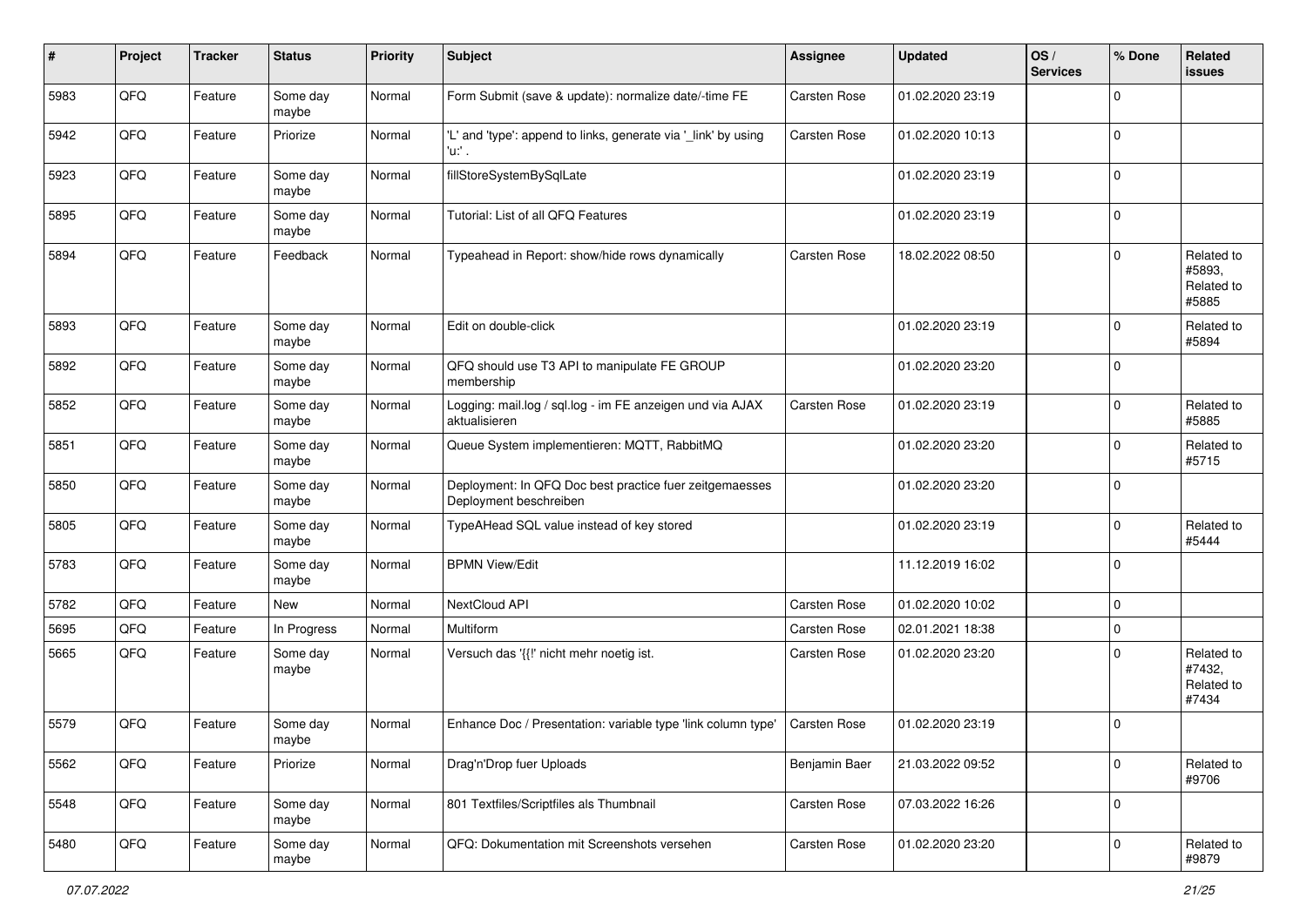| #    | Project | <b>Tracker</b> | <b>Status</b>     | <b>Priority</b> | <b>Subject</b>                                                                                     | Assignee            | <b>Updated</b>   | OS/<br><b>Services</b> | % Done      | Related<br>issues    |
|------|---------|----------------|-------------------|-----------------|----------------------------------------------------------------------------------------------------|---------------------|------------------|------------------------|-------------|----------------------|
| 5455 | QFQ     | Feature        | Some day<br>maybe | Normal          | Mail Redirects grld abhaengig                                                                      |                     | 01.02.2020 23:20 |                        | $\Omega$    |                      |
| 5452 | QFQ     | Feature        | Some day<br>maybe | Normal          | Thumbnails from PDF: bad quality                                                                   |                     | 01.02.2020 23:20 |                        | $\Omega$    |                      |
| 5428 | QFQ     | Feature        | Some day<br>maybe | Normal          | secure thumbnail: late render on access.                                                           | Carsten Rose        | 01.02.2020 23:20 |                        | $\mathbf 0$ |                      |
| 5389 | QFQ     | Feature        | Some day<br>maybe | Normal          | QFQ Design: Multline label / note                                                                  | Benjamin Baer       | 01.02.2020 23:19 |                        | $\Omega$    |                      |
| 5366 | QFQ     | Feature        | Priorize          | Normal          | Saving with keyboard shortcuts                                                                     | Benjamin Baer       | 21.03.2022 09:47 |                        | $\Omega$    |                      |
| 5345 | QFQ     | Feature        | <b>New</b>        | Normal          | Report: UPDATE / INSERT / DELETE statements should<br>trigger subqueries, depending on the result. | Carsten Rose        | 27.05.2020 16:11 |                        | $\Omega$    |                      |
| 5342 | QFQ     | Feature        | Some day<br>maybe | Normal          | link - with HTML Attributes                                                                        |                     | 01.02.2020 23:20 |                        | $\Omega$    | Related to<br>#14077 |
| 5160 | QFQ     | Feature        | Some day<br>maybe | Normal          | QFQ collaborative / together.js, ShareJS, y-js, collaborative,                                     |                     | 11.12.2019 16:02 |                        | $\mathbf 0$ |                      |
| 5132 | QFQ     | Feature        | Some day<br>maybe | Normal          | Error Message sendmail missing attachment: more details                                            | <b>Carsten Rose</b> | 01.02.2020 23:19 |                        | $\Omega$    |                      |
| 5131 | QFQ     | Feature        | <b>New</b>        | Normal          | Activate Spin Gear ('wait/busy' indicator) via LINK attribute                                      | Carsten Rose        | 01.02.2020 23:21 |                        | $\Omega$    |                      |
| 5129 | QFQ     | Feature        | Some day<br>maybe | Normal          | Reports: SQL fuer x Achse und y Achse                                                              |                     | 11.12.2019 16:02 |                        | $\Omega$    |                      |
| 5024 | QFQ     | Feature        | Some day<br>maybe | Normal          | Fabric: Generate PDF with edits                                                                    | Benjamin Baer       | 01.02.2020 23:20 |                        | $\Omega$    | Related to<br>#10704 |
| 4974 | QFQ     | Feature        | Some day<br>maybe | Normal          | Long polling - inform all listening clients of changes                                             |                     | 11.12.2019 16:02 |                        | 0           |                      |
| 4956 | QFQ     | Feature        | Some day<br>maybe | Normal          | Sendmail: Benutzerdefinierte Headers                                                               | Carsten Rose        | 11.12.2019 16:02 |                        | $\mathbf 0$ |                      |
| 4872 | QFQ     | Feature        | Some day<br>maybe | Normal          | Fields of Typo3 page available in STORE_TYPO3                                                      | Carsten Rose        | 01.02.2020 23:19 |                        | $\Omega$    |                      |
| 4869 | QFQ     | Feature        | Some day<br>maybe | Normal          | Dynamic Update (show, hide, readonly?, required?) for<br><b>Template Group Elements</b>            | Carsten Rose        | 01.02.2020 23:19 |                        | $\Omega$    | Related to<br>#4865  |
| 4839 | QFQ     | Feature        | Some day<br>maybe | Normal          | gfg-handle in <head> Abschnitt</head>                                                              | Carsten Rose        | 11.12.2019 16:02 |                        | $\Omega$    |                      |
| 4816 | QFQ     | Feature        | Some day<br>maybe | Normal          | Templates for QFQ Reports (Tables, Radios, )                                                       |                     | 01.02.2020 23:20 |                        | $\Omega$    |                      |
| 4757 | QFQ     | Feature        | Some day<br>maybe | Normal          | Test subrecord: download links ok? Links ok?                                                       | Carsten Rose        | 01.02.2020 23:20 |                        | $\mathbf 0$ |                      |
| 4719 | QFQ     | Feature        | Some day<br>maybe | Normal          | Custom Message in Client in case of 'Browser tab close,<br>modification will be lost'              |                     | 01.02.2020 23:20 |                        | $\Omega$    |                      |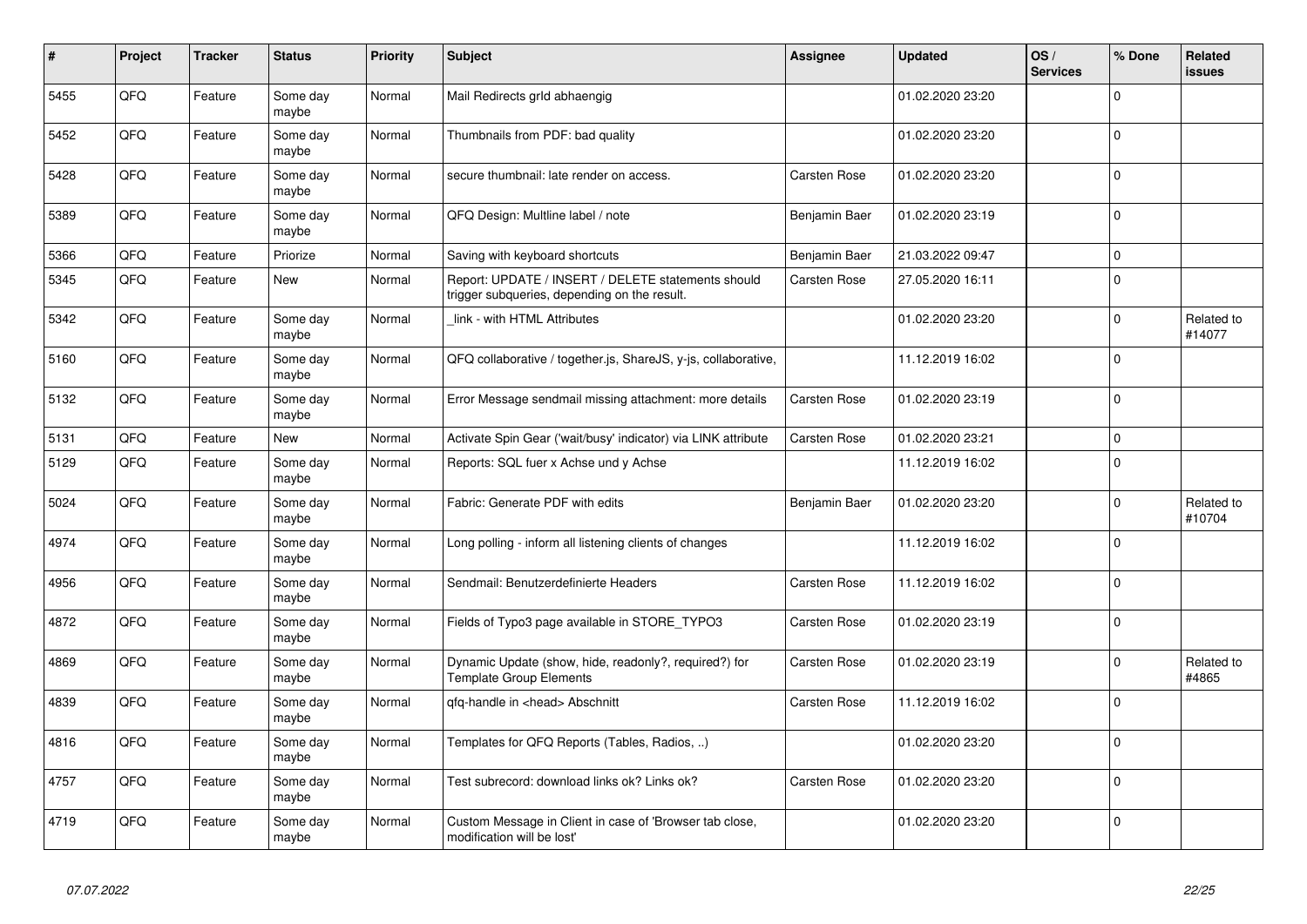| ∦    | Project | <b>Tracker</b> | <b>Status</b>     | <b>Priority</b> | Subject                                                                                                                                                       | <b>Assignee</b>     | <b>Updated</b>   | OS/<br><b>Services</b> | % Done       | Related<br>issues                           |
|------|---------|----------------|-------------------|-----------------|---------------------------------------------------------------------------------------------------------------------------------------------------------------|---------------------|------------------|------------------------|--------------|---------------------------------------------|
| 4652 | QFQ     | Feature        | Some day<br>maybe | Normal          | UZH CD: Weiterleitung auf benutzerdefinierte 403/404 Seite                                                                                                    | <b>Carsten Rose</b> | 01.02.2020 23:20 |                        | $\Omega$     |                                             |
| 4650 | QFQ     | Feature        | Some day<br>maybe | Normal          | Convert html to doc/rtf                                                                                                                                       | Carsten Rose        | 01.02.2020 23:20 |                        | $\Omega$     | Related to<br>#10704                        |
| 4640 | QFQ     | Feature        | Some day<br>maybe | Normal          | Rename System Forms                                                                                                                                           |                     | 01.02.2020 23:20 |                        | $\Omega$     |                                             |
| 4627 | QFQ     | Feature        | Some day<br>maybe | Normal          | dbupdate: all tables - check 'create', 'modified' if it is possible<br>to change to default 'CURRENT_TIMESTAMP' and modified<br>'ON UPDATE CURRENT TIMESTAMP' |                     | 01.02.2020 23:20 |                        | $\Omega$     |                                             |
| 4626 | QFQ     | Feature        | Some day<br>maybe | Normal          | Mobile View: 'classBody=qfq-form-right' makes no sense                                                                                                        |                     | 01.02.2020 23:20 |                        | $\mathbf 0$  |                                             |
| 4606 | QFQ     | Feature        | Some day<br>maybe | Normal          | link: qualifier to render bootstrap button                                                                                                                    | Carsten Rose        | 01.02.2020 23:19 |                        | $\mathbf{0}$ |                                             |
| 4551 | QFQ     | Feature        | Some day<br>maybe | Normal          | Set 'pills' via dynamicUpdate to show/hide/disabled                                                                                                           |                     | 01.02.2020 23:20 |                        | $\Omega$     | Related to<br>#3752                         |
| 4536 | QFQ     | Feature        | Some day<br>maybe | Normal          | FE upload: problem with delete if mutliple uploads an<br>FE.name="                                                                                            |                     | 01.02.2020 23:20 |                        | $\Omega$     |                                             |
| 4446 | QFQ     | Feature        | Some day<br>maybe | Normal          | New FE get same feldContainerId as last modifed FE                                                                                                            |                     | 01.02.2020 23:20 |                        | $\Omega$     |                                             |
| 4445 | QFQ     | Feature        | Some day<br>maybe | Normal          | template group: Option to simulate fieldset                                                                                                                   |                     | 28.06.2021 14:11 |                        | $\mathbf 0$  |                                             |
| 4444 | QFQ     | Feature        | Some day<br>maybe | Normal          | FE.type=upload: detect mime type                                                                                                                              |                     | 11.12.2019 16:02 |                        | $\Omega$     | Related to<br>#4303                         |
| 4443 | QFQ     | Feature        | Some day<br>maybe | Normal          | Form: multiple secondary tables                                                                                                                               |                     | 01.02.2020 23:20 |                        | $\mathbf{0}$ |                                             |
| 4442 | QFQ     | Feature        | Some day<br>maybe | Normal          | Special Column Name: _link - new symbol G (Glyph) to<br>choose any available symbol                                                                           |                     | 11.12.2019 16:02 |                        | $\Omega$     |                                             |
| 4440 | QFQ     | Feature        | Some day<br>maybe | Normal          | Manual.rst: explain how to. expand PHP Session to 4h                                                                                                          |                     | 11.12.2019 16:02 |                        | $\mathbf{0}$ |                                             |
| 4439 | QFQ     | Feature        | Some day<br>maybe | Normal          | Log: report all actions fired by an FE Element, incl. the<br>original directive (slaveld, sqllnsert, )                                                        |                     | 01.02.2020 23:20 |                        | $\Omega$     | Related to<br>#4432,<br>Related to<br>#5458 |
| 4435 | QFQ     | Feature        | Some day<br>maybe | Normal          | Report: striptags - specify allowed tags                                                                                                                      |                     | 01.02.2020 23:20 |                        |              |                                             |
| 4433 | QFG     | Feature        | Some day<br>maybe | Normal          | Log when SIP will be destroyed by QFQ for any (security)<br>reason                                                                                            |                     | 01.02.2020 23:20 |                        | $\Omega$     | Related to<br>#4432,<br>Related to<br>#5458 |
| 4420 | QFQ     | Feature        | Some day<br>maybe | Normal          | Client: Local Storage - store the changes of a form, local in<br>the browser.                                                                                 | Benjamin Baer       | 11.12.2019 16:02 |                        | $\mathbf 0$  |                                             |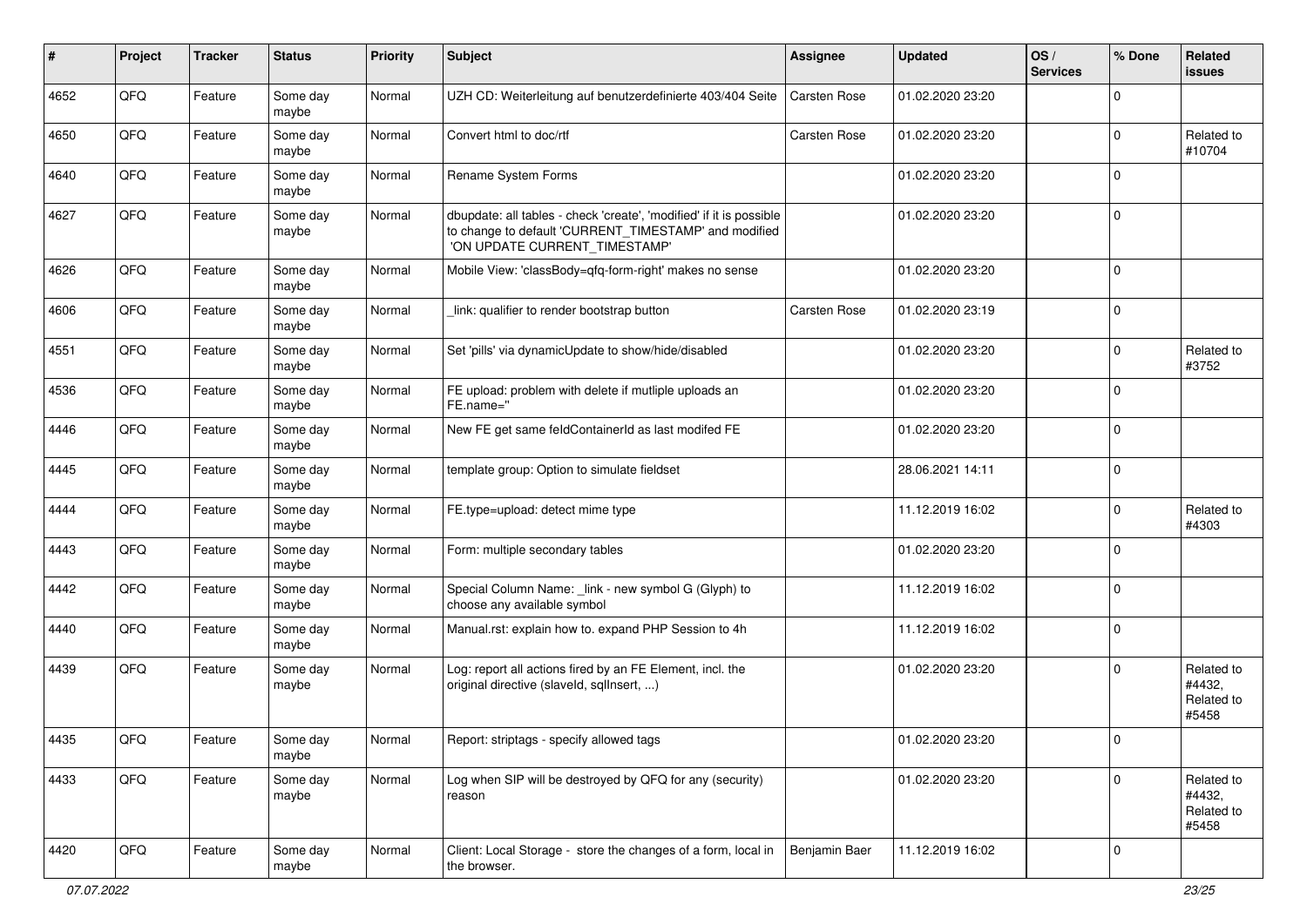| $\sharp$ | Project | <b>Tracker</b> | <b>Status</b>     | <b>Priority</b> | Subject                                                                                                                 | <b>Assignee</b>     | <b>Updated</b>   | OS/<br><b>Services</b> | % Done      | Related<br><b>issues</b>                    |
|----------|---------|----------------|-------------------|-----------------|-------------------------------------------------------------------------------------------------------------------------|---------------------|------------------|------------------------|-------------|---------------------------------------------|
| 4413     | QFQ     | Feature        | <b>New</b>        | Normal          | fieldset: show/hidden, modeSql, dynamicUpdate                                                                           | Carsten Rose        | 09.02.2022 15:19 |                        | $\mathbf 0$ |                                             |
| 4365     | QFQ     | Feature        | Some day<br>maybe | Normal          | Multi Language: new way of config                                                                                       | Carsten Rose        | 01.02.2020 23:20 |                        | $\Omega$    |                                             |
| 4349     | QFQ     | Feature        | Some day<br>maybe | Normal          | linkldownload: downloaded external URL to<br>deliver/concatenate - check mimetipe and handle it correctly               | <b>Carsten Rose</b> | 11.12.2019 16:02 |                        | $\mathbf 0$ |                                             |
| 4343     | QFQ     | Feature        | Some day<br>maybe | Normal          | Link: Classifier to add 'attributes'                                                                                    | Carsten Rose        | 01.02.2020 23:20 |                        | $\Omega$    | Related to<br>#14077                        |
| 4330     | QFQ     | Feature        | Some day<br>maybe | Normal          | Error Message: report missing {{ / }} in sqlUpdate, sqlInsert,<br>sqlDelete, sqlAfter, sqlBefore in FE action elements. | Carsten Rose        | 01.02.2020 23:20 |                        | $\Omega$    |                                             |
| 4259     | QFQ     | Feature        | Some day<br>maybe | Normal          | Instant trigger a cron job                                                                                              | Carsten Rose        | 11.12.2019 16:03 |                        | $\mathbf 0$ |                                             |
| 4250     | QFQ     | Feature        | <b>New</b>        | Normal          | AutoCron in QFQ via PHP                                                                                                 | <b>Carsten Rose</b> | 01.02.2020 23:21 |                        | $\mathbf 0$ | Related to<br>#3292,<br>Related to<br>#3291 |
| 4197     | QFQ     | Feature        | Some day<br>maybe | Normal          | Unit Test fuer JSON Stream von QuickFormQuery.php ><br>doForm()                                                         | <b>Carsten Rose</b> | 11.12.2019 16:03 |                        | $\Omega$    |                                             |
| 4194     | QFQ     | Feature        | In Progress       | Normal          | Bootstrap 4 ist jetzt offiziel                                                                                          |                     | 03.05.2021 20:47 |                        | $\Omega$    | Related to<br>#10114                        |
| 4082     | QFQ     | Feature        | <b>New</b>        | Normal          | Dynamic Update: modeSql - useful default                                                                                | Carsten Rose        | 01.02.2020 23:22 |                        | $\mathbf 0$ |                                             |
| 4050     | QFQ     | Feature        | New               | Normal          | sql.log: 1) FormElement ID which causes a specific action,<br>2) Result in the same row.                                | Carsten Rose        | 15.04.2020 11:35 |                        | $\mathbf 0$ | Related to<br>#5458                         |
| 4027     | QFQ     | Feature        | Some day<br>maybe | Normal          | Missing: orange 'check' / 'bullet'                                                                                      |                     | 11.12.2019 16:03 |                        | $\mathbf 0$ |                                             |
| 4026     | QFQ     | Feature        | Some day<br>maybe | Normal          | sqlLog.sql: log number of FE.id                                                                                         | Carsten Rose        | 11.12.2019 16:03 |                        | $\Omega$    | Related to<br>#5458                         |
| 4023     | QFQ     | Feature        | <b>New</b>        | Normal          | prepared statements - FE action: salveld, sqllnsert,<br>sqlUpdate, sqlDelete, sqlBefore, sqlAfter                       | Carsten Rose        | 11.12.2019 16:15 |                        | $\Omega$    |                                             |
| 4018     | QFQ     | Feature        | <b>New</b>        | Normal          | typeahead: long query parameter / answer triggers 'Attack<br>detected' and purges current SIP storage.                  | Carsten Rose        | 29.06.2022 22:46 |                        | $\mathbf 0$ | Related to<br>#9077                         |
| 3991     | QFQ     | Feature        | Some day<br>maybe | Normal          | report: Columnname ' skipWrap' skips 'fbeg', 'fend'                                                                     | <b>Carsten Rose</b> | 11.12.2019 16:03 |                        | 0           |                                             |
| 3947     | QFQ     | Feature        | Some day<br>maybe | Normal          | Attack detectect: logout current user                                                                                   | <b>Carsten Rose</b> | 11.12.2019 16:03 |                        | 0           | Related to<br>#5458,<br>Related to<br>#6299 |
| 3942     | QFQ     | Feature        | Some day<br>maybe | Normal          | Action Elemente: neu generierte IDs via FE weitergeben                                                                  | Carsten Rose        | 11.12.2019 16:03 |                        | 0           | Related to<br>#3941                         |
| 3941     | QFG     | Feature        | Some day<br>maybe | Normal          | sqlAfter: es sollten mehrere moeglich sein                                                                              | Carsten Rose        | 11.12.2019 16:03 |                        | $\mathbf 0$ | Related to<br>#3942                         |